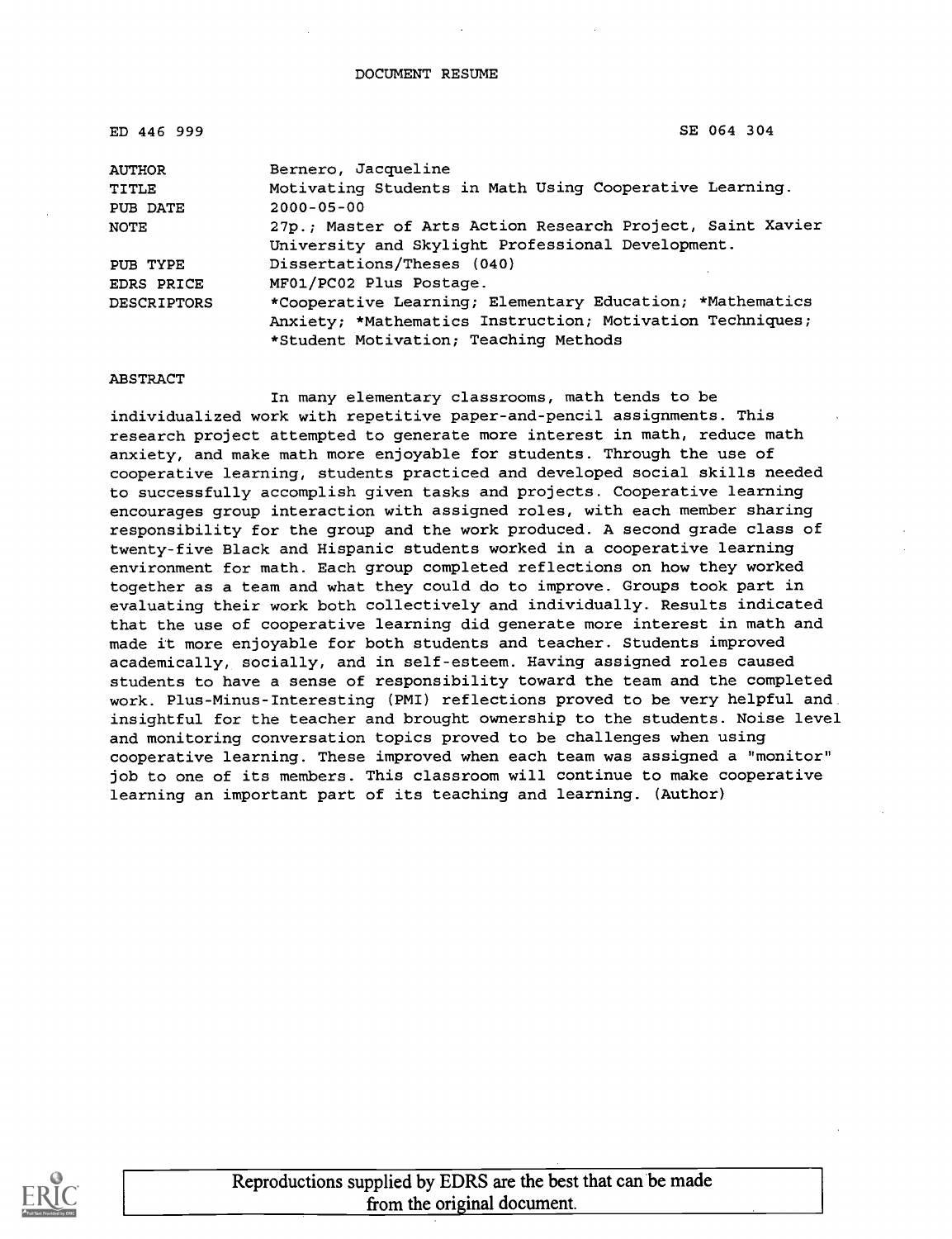## MOTIVATING STUDENTS IN MATH USING COOPERATIVE LEARNING

Jacqueline Bernero

An action research project submitted to the graduate faculty for the requirements for the degree of Master of Arts in Teaching and Leadership

## Saint Xavier University I.R.I./Skylight Field-Based Master's Program

#### Chicago, Illinois May 2000

PERMISSION TO REPRODUCE AND DISSEMINATE THIS MATERIAL HAS BEEN GRANTED BY

TO THE EDUCATIONAL RESOURCES INFORMATION CENTER (ERIC)

1

209304

BEST COPY AVAILABLE

U.S. DEPARTMENT OF EDUCATION<br>Office of Educational Research and Improvement<br>EDUCATIONAL RESOURCES INFORMATION<br>A This document has been reproduced as <del>re</del>ceived from the person or organization<br>originating it.

Minor changes have been made to improve reproduction quality.

Points of view or opinions stated in this<br>document do not necessarily represent<br>official OERI position or policy.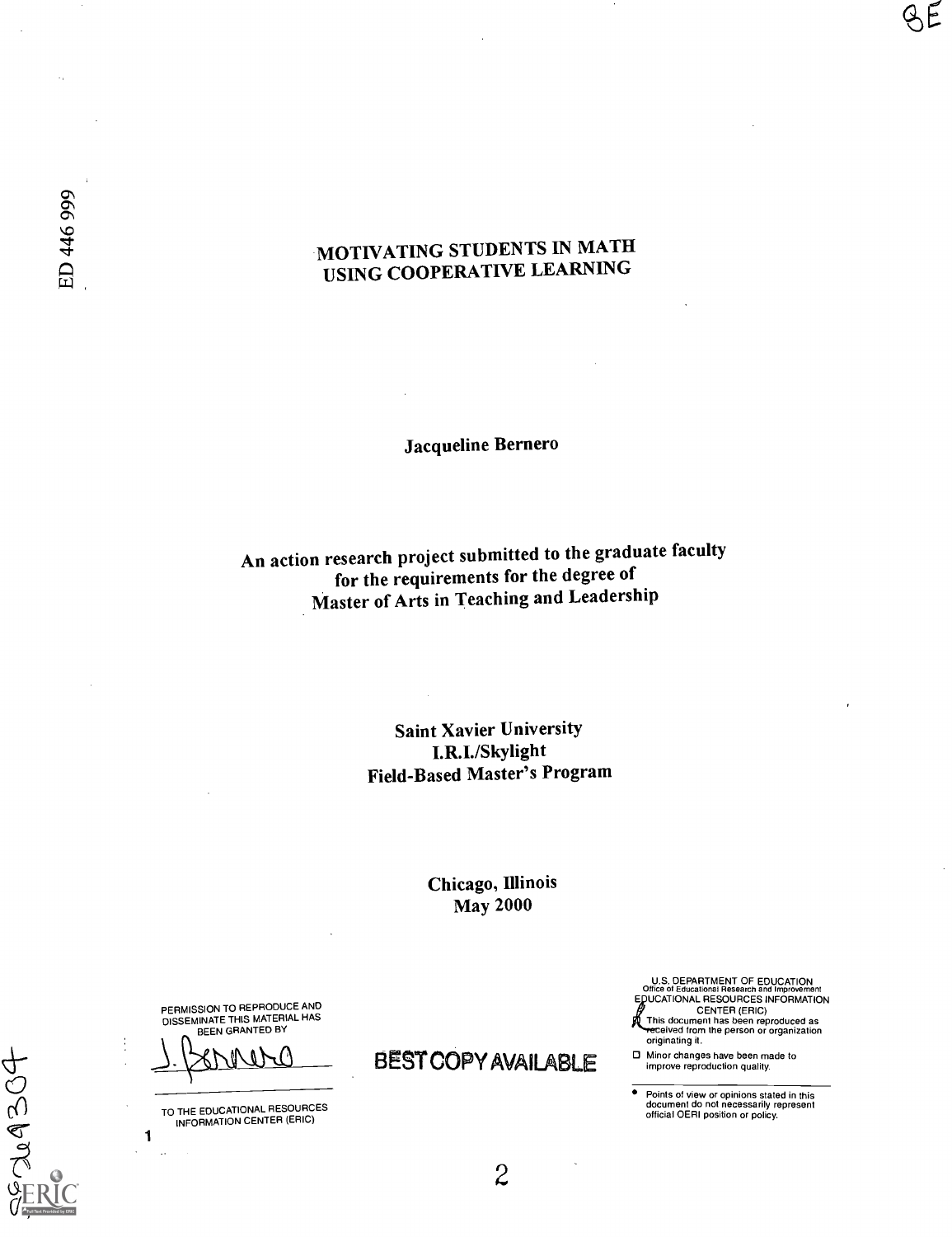## SIGNATURE PAGE

This project was approved by

27<br>Advisor Christina C. alugh Loughe Advisor

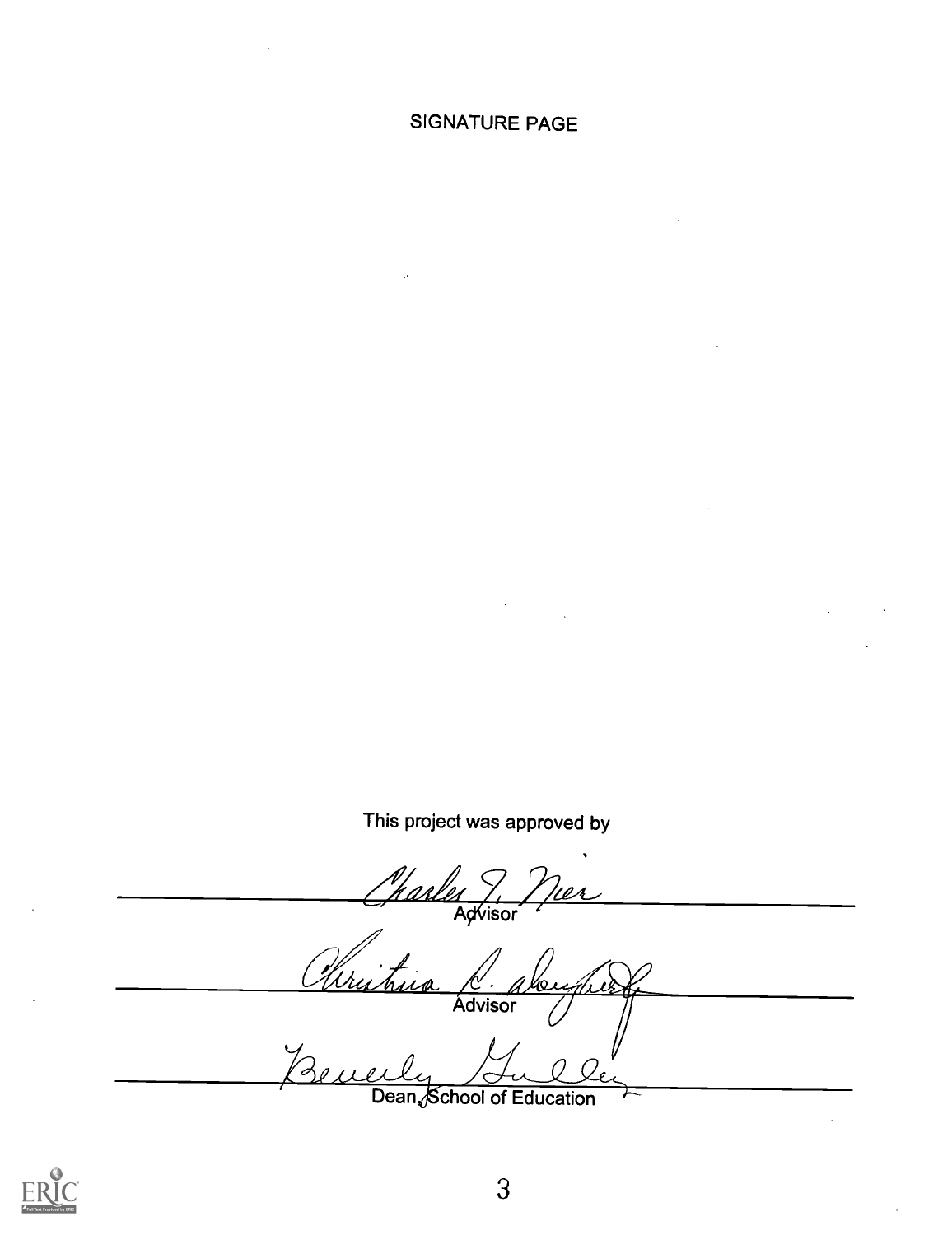#### ABSTRACT

 $\mathbf{i}$ 

In many elementary classrooms, math tends to be individualized work with repetitive paper-and-pencil assignments. This research project attempted to generate more interest in math, reduce math anxiety, and make math more enjoyable for students. Through the use of cooperative learning, students practiced and developed social skills needed to successfully accomplish given tasks and projects.

Cooperative learning encourages group interaction with assigned roles, with each member sharing responsibility for the group and the work produced. A second grade class of twenty-five Black and Hispanic students worked in a cooperative learning environment for math. Each group completed reflections on how they worked together as a team and what they could do to improve. Groups took part in evaluating their work both collectively and individually.

Results indicated that the use of cooperative learning did generate more interest in math and made it more enjoyable for both students and teacher. Students improved academically, socially, and in self-esteem. Having assigned roles caused students to have a sense of responsibility toward the team and the completed work. Plus-Minus-Interesting (PMI) reflections proved to be very helpful and insightful for the teacher and brought ownership to the students. Noise level and monitoring conversation topics proved to be challenges when using cooperative learning. These improved when each team was assigned a "monitor" job to one of its members. This classroom will continue to make cooperative learning an important part of its teaching and learning.



 $\Delta$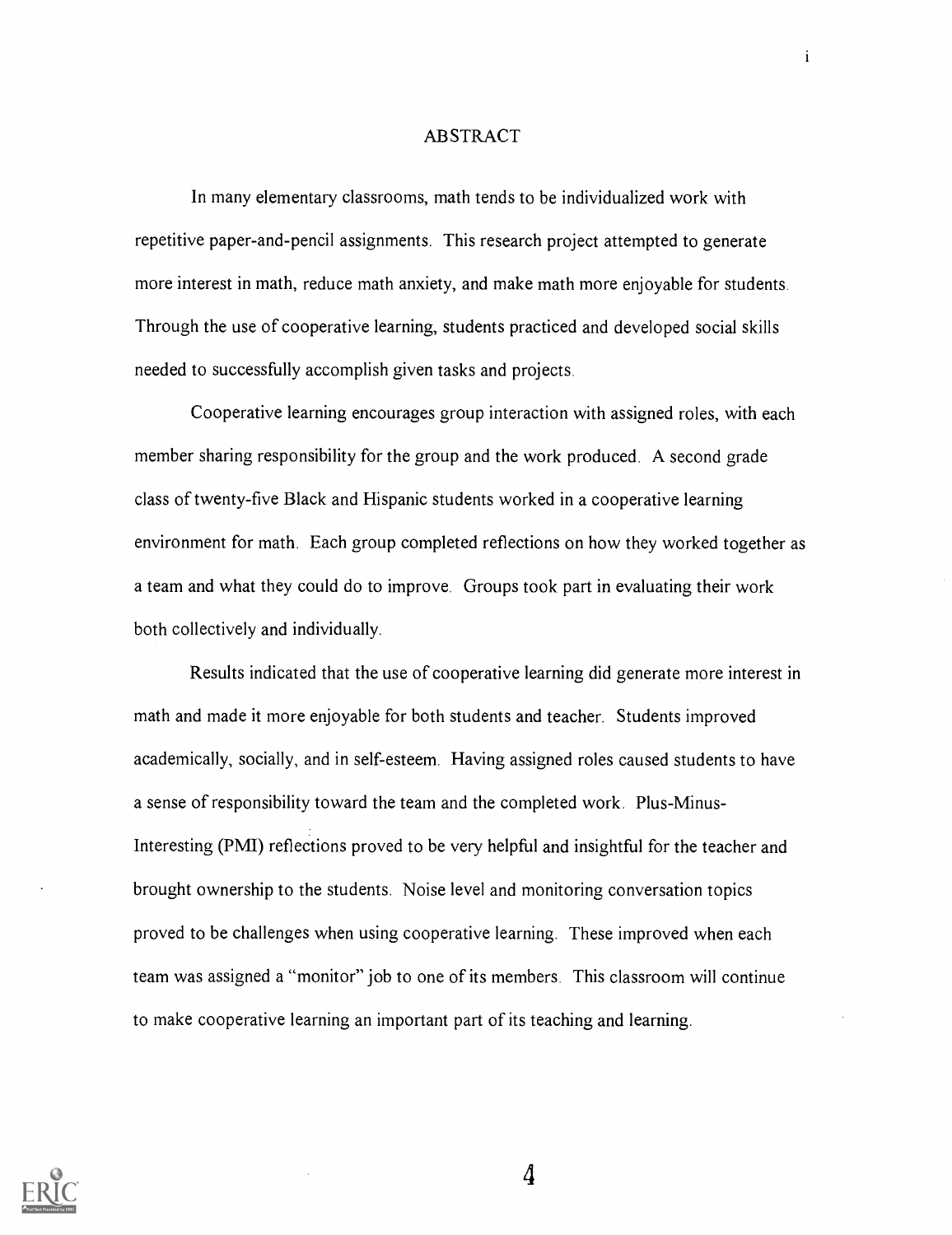#### TABLE OF CONTENTS

# Title **Page** Abstract Chapter One <sup>1</sup> Chapter Two  $\ldots$  6 Chapter Three Chapter Four 12 References 19 Appendix A 20 Appendix B 21

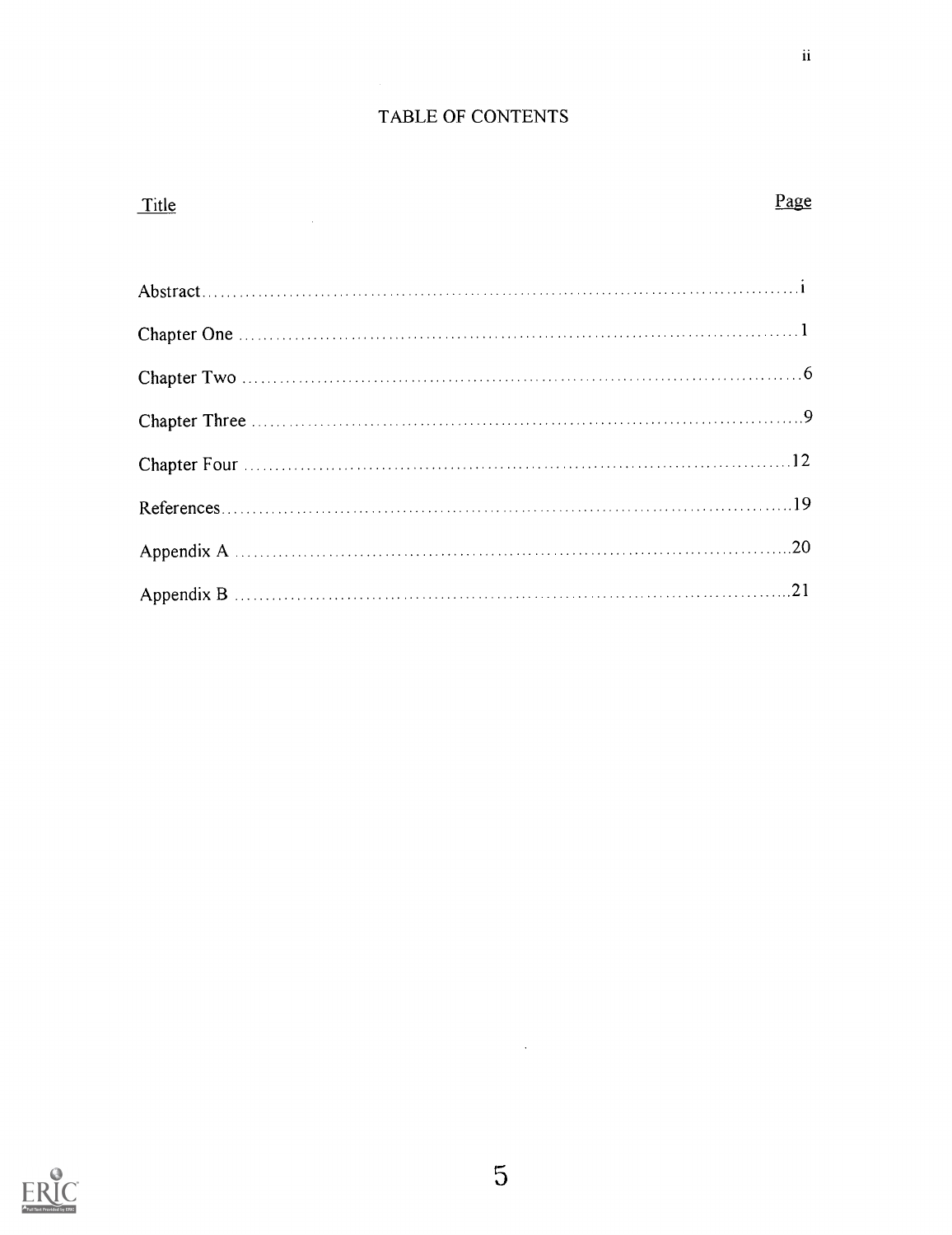#### CHAPTER ONE

 $\mathbf{I}$ 

#### PROBLEM STATEMENT AND CONTEXT

When people are asked to describe their feelings about their own mathematics ability, they often respond with such negative statements as, "I was never any good at math... I just couldn't get the hang of it... I was too dumb even to ask a question when the teacher explained something." These kinds of statements are typical of those made by people who dislike math and have a high level of mathematics anxiety. Mathematics anxiety is a fear of math or an intense, negative emotional reaction to the subject. Some researchers who have studied the problem contend that a majority of adults suffer from mathematics anxiety to some degree, and it frequently starts in the elementary years (Kennedy and Tipps, 1994). Many people have given up on math because they learned to fear it when they were young. This fear or loathing of math "seems to make people unempowered to make decisions themselves. Instead they'll defer to someone they think is smart," explains Marilyn Burns, founder of Math Solutions Inservice and Publications (as cited by Rasmussen, 1999, p. 2). Once adopted, these feelings of math anxiety are hard to lose, even in adulthood (Rasmussen, 1999).

At the second grade level this has been seen to be evident in many students. Students who have difficulty grasping an idea/concept soon become frustrated and want to give up because they "just don't get it." After a few experiences like this, students begin to assume they will never be able to do well in math because they are just not smart enough.

#### Problem Context

Besides students who may be feeling math anxiety, there are students that may find math to be just plain boring, given customary paper-and-pencil repetitive math problems. Adults who

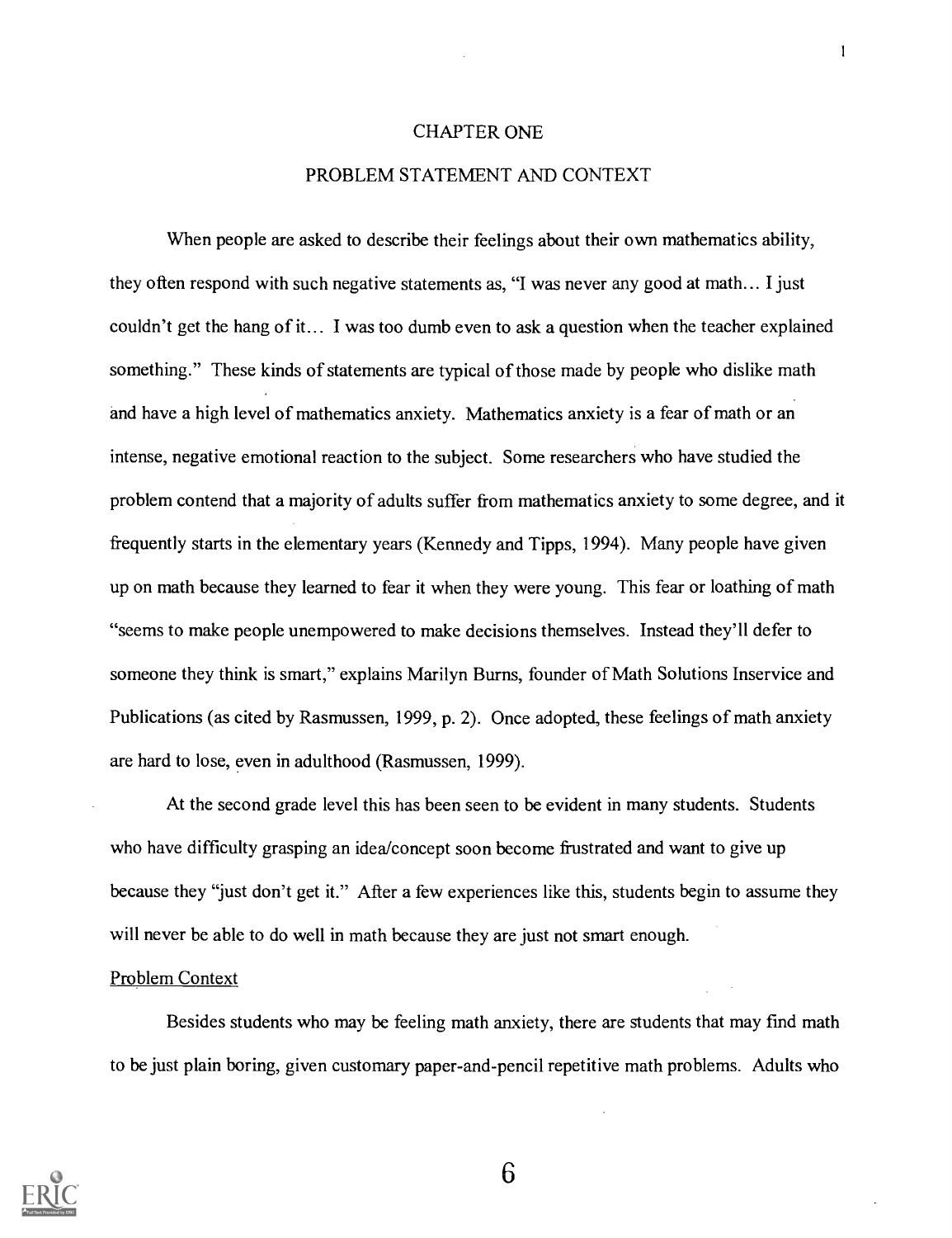had negative feelings regarding math report certain teacher practices and expectations that also contributed to their anxieties (Kennedy and Tipps, 1994). Among these are:

- 1. Lack of variety in teaching-learning processes
- 2. Emphasis on memorization
- 3. Emphasis on speed
- 4. Emphasis on doing one's own work
- 5. Authoritarian teaching

Kennedy and Tipps also describe some shortcomings/failures common to typical math instruction. Among other things, they maintain that in many elementary math classes more than 70% of time is spent in independent practice, mostly with workbook and paper-and-pencil tasks. This means that children often have had little instruction in the mathematical concepts and processes they practice. "Do your own work" has been a dictum in many elementary classrooms. They also maintain that children have usually been forbidden to help others or ask others for help. Many times, teachers will accept only "one right way" of working problems. Such practices can lead students to believe that mathematics is inflexible, lacking creativity and fun (1994).

Besides the emphasis of doing individual work and the students' home life, a third cause for math anxiety and low interest is the lack of variety in the teaching-learning process. In many classes, the majority of time is spent in independent practice. This means the children often have had little instruction in the mathematical concepts and processes they practice. Lorelei Brush reported that students in grades 6-12 disliked mathematics and were bored with "repetitive assignments which require them to solve a series of very similar problems" (Kennedy and Tipps, 1994, p.15). This problem is long-standing and persistent.

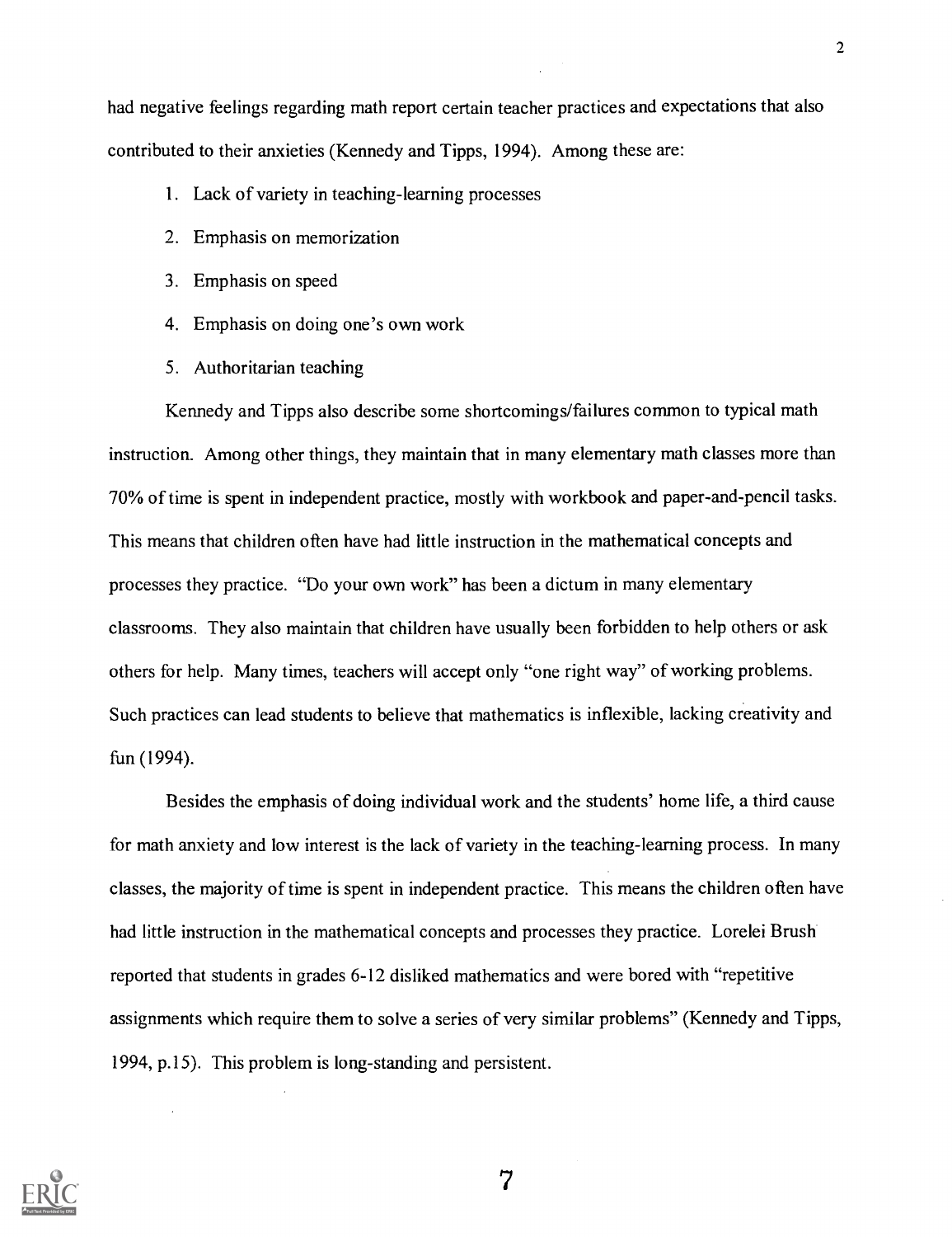'Where active work is going on, all this is changed. Helping others, instead of being a form of charity, which impoverishes the recipient, is simply an aid in setting free the powers and furthering the impulse of the one helped. A spirit of free communication, of interchange of ideas, suggestions, results, both successes and failures of previous experiences, becomes the dominating note of the recitation. (John Dewey, as cited by Taylor, 1999, p.1).

#### Cooperative Approaches to Mathematics

The focus of this study is to see to what extent the use of cooperative learning will generate more subject interest, reduce math anxiety, and make math more enjoyable for students. "Teachers who encourage 'group work' know about the social and academic benefits for children who work together, share ideas, and explain concepts to help one another understand mathematics" (Kennedy and Tipps, 1994, p. 15). Cooperative-learning practice has produced positive benefits in many areas:

- 1. Academic achievement
- 2. Self-esteem and self-confidence as a learner
- 3. Intergroup relations, including cross-race and cross-culture friendships
- 4. Social acceptance of mainstreamed children
- 5. Ability to use social skills (when these are taught)

(Kennedy and Tipps, 1994).

In the earliest settlements, pioneer families knew the benefits of tutoring their children in groups. Very often, older students were paired with the younger "to cipher the slates," read stories and review their bible lessons. In pioneer schools, where several families bunched their children into one room, the teacher relied heavily upon children to help each other with lessons. Well into the twentieth century in rural America, the one room schoolhouse with cross-age tutoring, cooperative learning groups and group investigations were the norm. Not until the

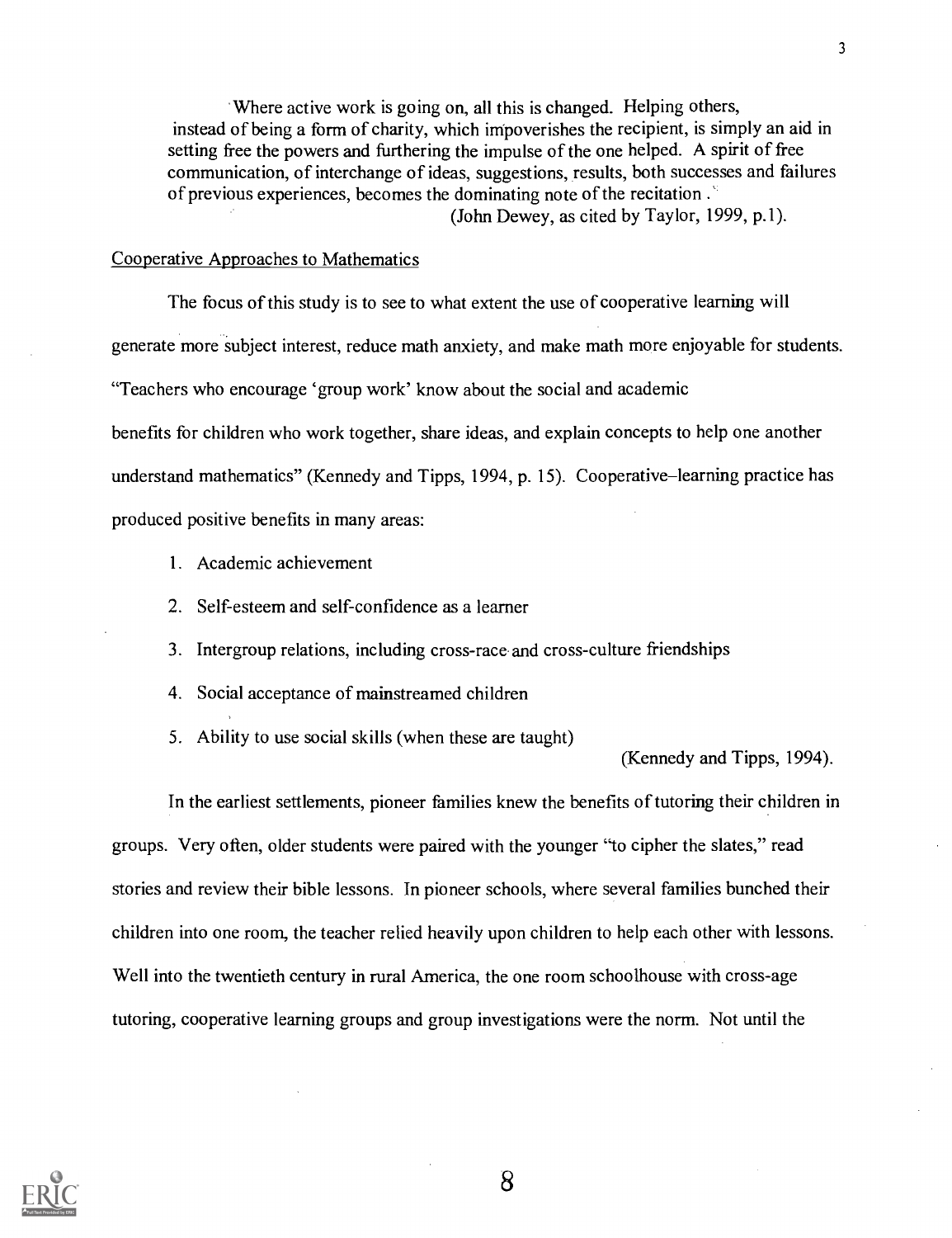urban school emerged and the modern factory arrived did schools adopt the "assembly line" model of teaching and learning (Bellanca and Fogarty, 1991).

Direct teaching is the mode of learning experienced by many people. Learning in this manner tends to be very passive and memory-based, making low cognitive demands on learners. Robert Gagne has challenged this type of direct instruction as ineffective. He believes the teacher needs to actively engage the students in learning (Kennedy and Tipps, 1994). Conclusions from research on effective learning and teaching are consistent with this thinking. Cooperative learning is one effective tool for instruction.

`Cooperative learning defined is the instructional use of small groups so that students work together to maximize their own and each other's learning. Within cooperative learning groups or cohorts, students are given two responsibilities: to learn the assigned material and to make sure that all other members of the group do likewise. In cooperative learning situations, students perceive that they can reach their learning goals only if the other students in the learning group do so. Students discuss the material to be learned with each other, help and assist each other to understand it, and encourage each other to work hard.'

(Johnson and Johnson, 1992, p. 174 as cited by Taylor, 1999, p.3)

The National Council for Teachers of Mathematics (NCTM), as well as most other national organizations that contribute to the planning of school curriculum, has long recommended that instruction in math, as well as other subjects, rely less on the teacher and more on small group learning (Bell, 1978, p.353 as cited by Taylor, 1999, p. 5). It will be necessary to teach social skills prior to using cooperative learning in math to ensure that it will be used most effectively. Since it is likely that these students have not been exposed to cooperative learning in the first grade, this will be a new learning experience. The social skills that will need to be learned include what the role of each member should look/sound like, rules, and expectations.

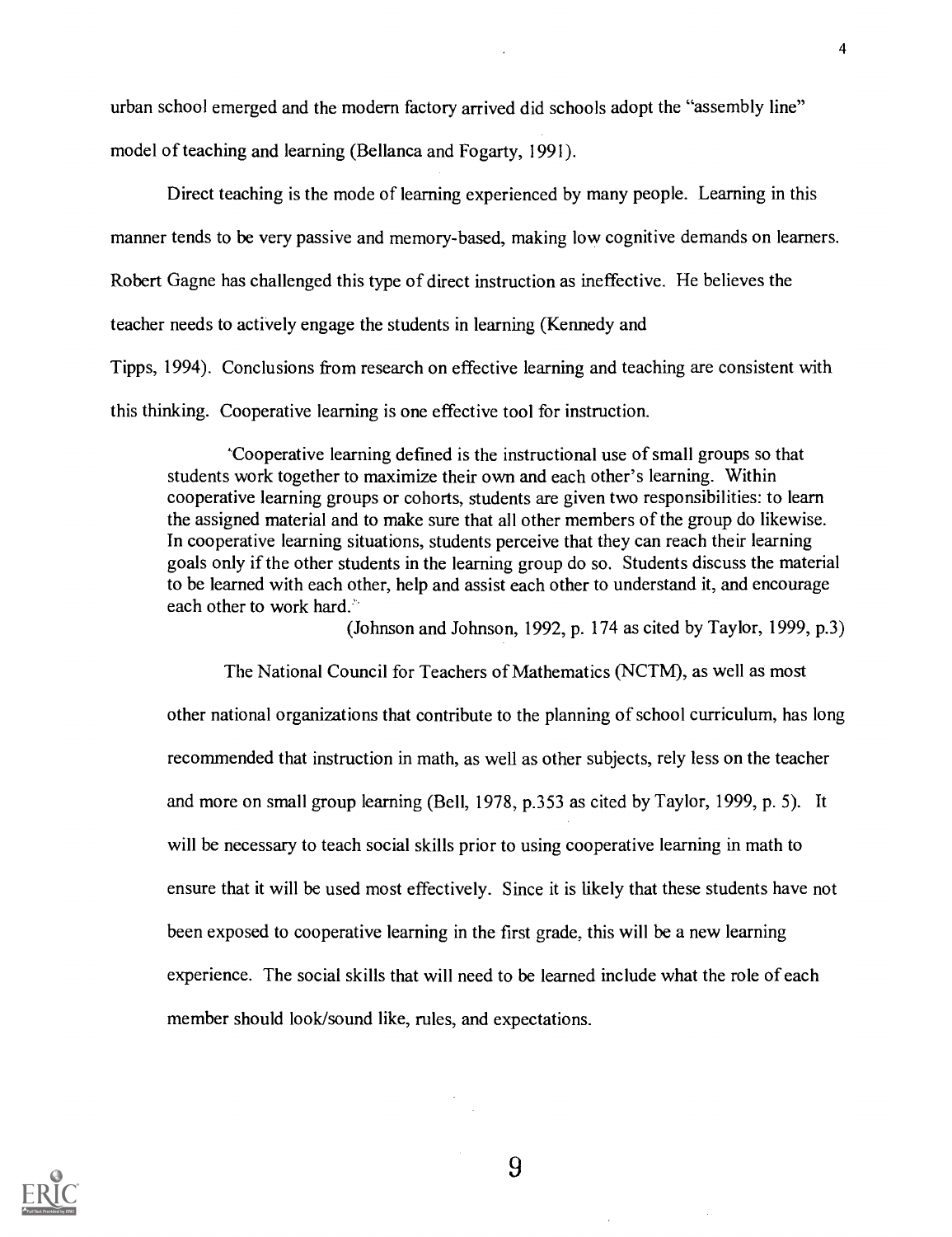#### Demographics

This school is located in the southeastern section of a large city. The student population consists of 94.8% low-income students. This could have a negative impact upon student achievement and motivation because home life necessarily emphasizes the basic needs of living and therefore, possibly, not on education. The average classroom teacher-pupil ratio is 1:29. This school is comprised of 4% White, 44% Black, and 52% Hispanic students with a 30% mobility rate. An average of 45-50 minutes is spent teaching Math at second grade. This site is a medium-sized elementary school (pre-kindergarten  $-8<sup>th</sup>$  grade), with approximately 625 students. Sixty-four percent of students scored below national norms on the IOWA Math Tests. A greater number scored low on the Reading portion. These achievement levels have been of great concern to both administrators and teachers.

The community is a low-income area of primarily Black and Hispanic families. Gangs are quite active in this area, another probable contributing cause for the lack of motivation in school.

#### Summary

In the past, direct instruction has been used as the primary way of teaching mathematics at this school, which is quite consistent with the way the subject has been taught generally. Since an emphasis on individual work, the students' home life, and using direct instruction as the primary way of teaching mathematics have contributed to math anxiety and low interest, this study intended to ascertain whether adding cooperative learning to the math curriculum as an instructional strategy would alleviate these traditional student problems.

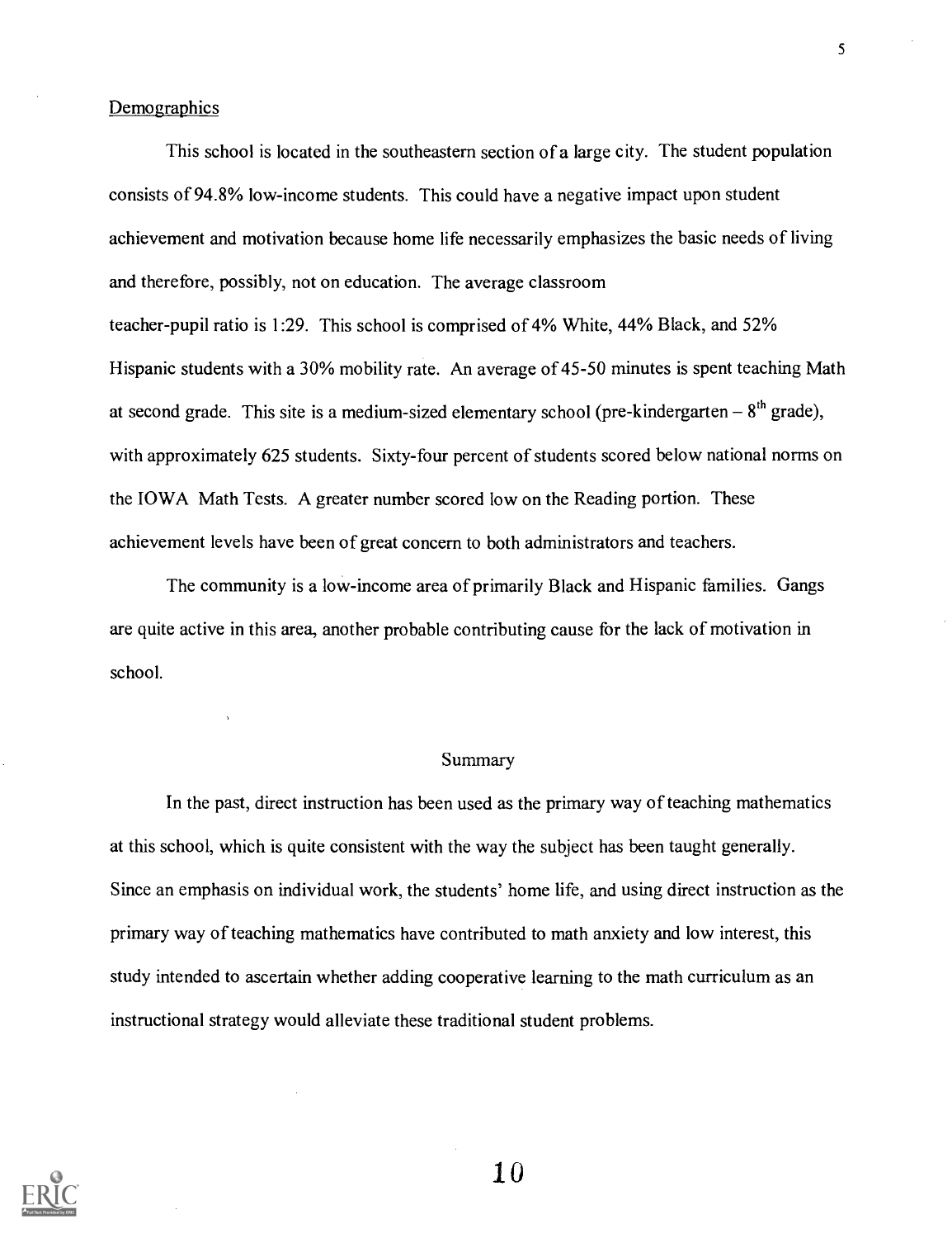#### CHAPTER TWO

#### PROBLEM EVIDENCE

"Almost the only measure for success (i.e. in schools) is a competitive one, in the bad sense of that term- a comparison of results in recitation or in the examination to see which child has succeeded in getting ahead of others in storing up, in accumulating, the maximum of information. So thoroughly is this the prevalent atmosphere that for one child to help another in his task has become a school crime. Where the school work consists in simply learning lessons, mutual assistance, instead of being the most natural form of cooperation and association, becomes a clandestine effort to relieve one's neighbor of his proper duties.<sup>75</sup>

(John Dewey as cited by Taylor, 1999. p.1)

Too many students have gone through school learning this way, expected to listen and understand the content taught, on their own. Asking for help from a peer would be cheating! Student learning is to be done on an individual basis. This causes competitive feelings among students and an unwillingness to work with or help your neighbor. Working alone can be frustrating and boring after a while. This is a sure way to increase one's anxiety and/or lack of interest in any subject, and quite possibly contributes to why there are so many people "turned off' to math.

#### School Portrait

It has been noted that when students have been required to learn and master a math concept without help from fellow students, they become easily frustrated, sometimes bored, and definitely feel anxious the next time they hear "take out your math books." At the target school students come from a low-income home where the danger of gang activity and drugs is always nearby. The majority of students come from a one-parent home, which may provide even less attention and help for the child. It is no wonder the students have difficulty concentrating and enjoying school! Living in this kind of atmosphere easily develops a competitive, as opposed to

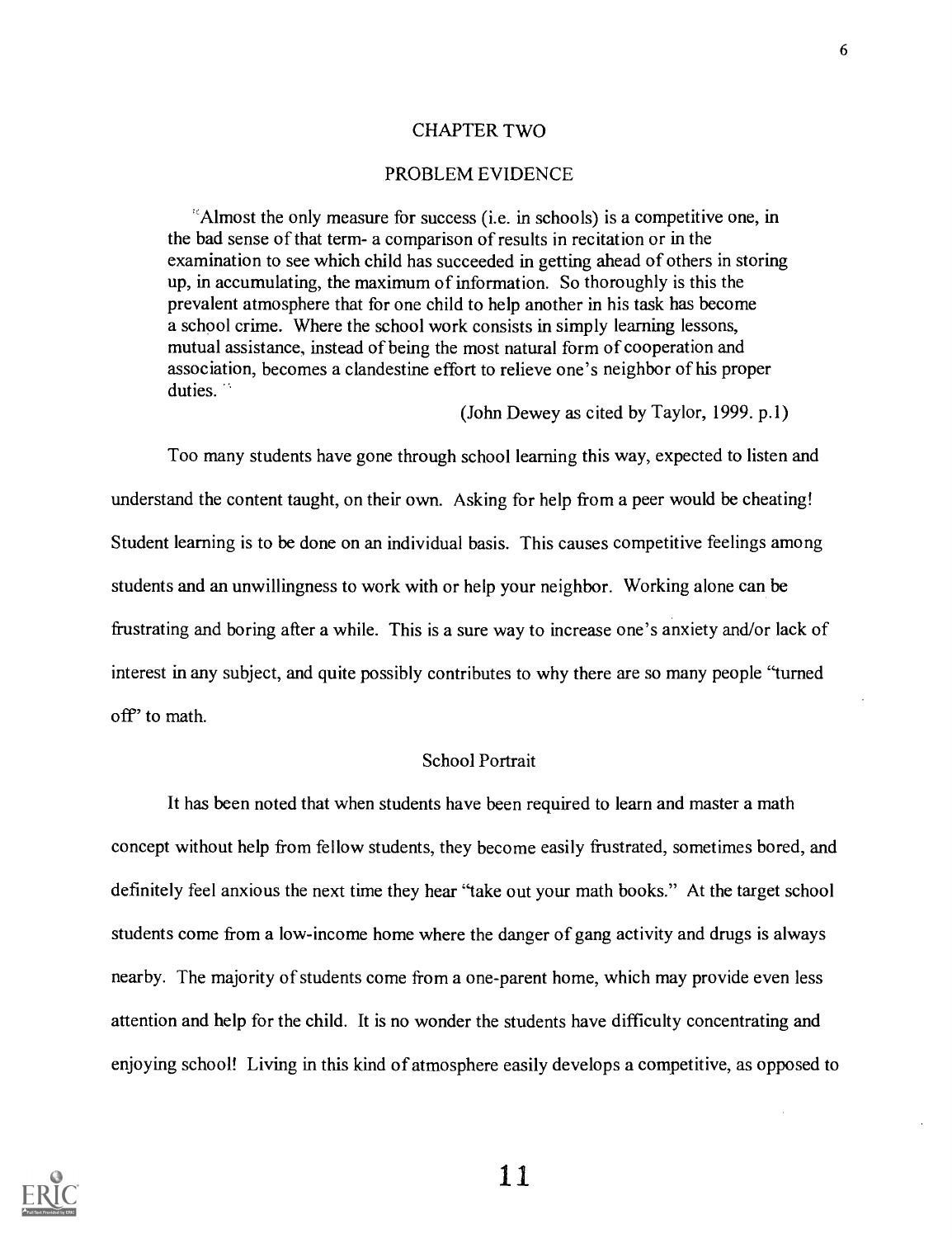a cooperative, attitude. Once the child leaves school and is back home, priorities may very well shift from education to "survival of the fittest" and "get all you can." To assure that the student, or even the parent, makes homework a life priority in their life may be quite unrealistic. Consequently, it is common for teachers to see students get behind in their studies and eventually become frustrated.

#### Preliminary Data

Surveys were distributed to seventy second grade students to find out their like or dislike for both math in particular and school in general (See Appendix A). The purpose of this survey was to ascertain if:

- 1. the assumption that many students suffer from math anxiety and/or lack of interest is accurate; and,
- 2. using cooperative learning as a tool to teach math would increase math interest and enjoyment.

Sixteen surveys were distributed to math teachers at this school to find out how they perceive math anxiety or low math interest as a problem (See Appendix B). The teachers were to indicate the number of students taught and the teaching style most often used. They were to indicate how they felt their students perceived math throughout the year and school in general. From the 12 surveys returned, all teachers indicated they teach math using direct instruction as a main teaching method. About half of these teachers report their students have a strong dislike or understanding of the math concepts being taught as the year progresses and they are studying new concepts. Five teachers indicated they incorporate some type of cooperative learning style for teaching math along with direct instruction. Teachers reported the majority of their students showing great interest and enjoyment when it came time for math activities.

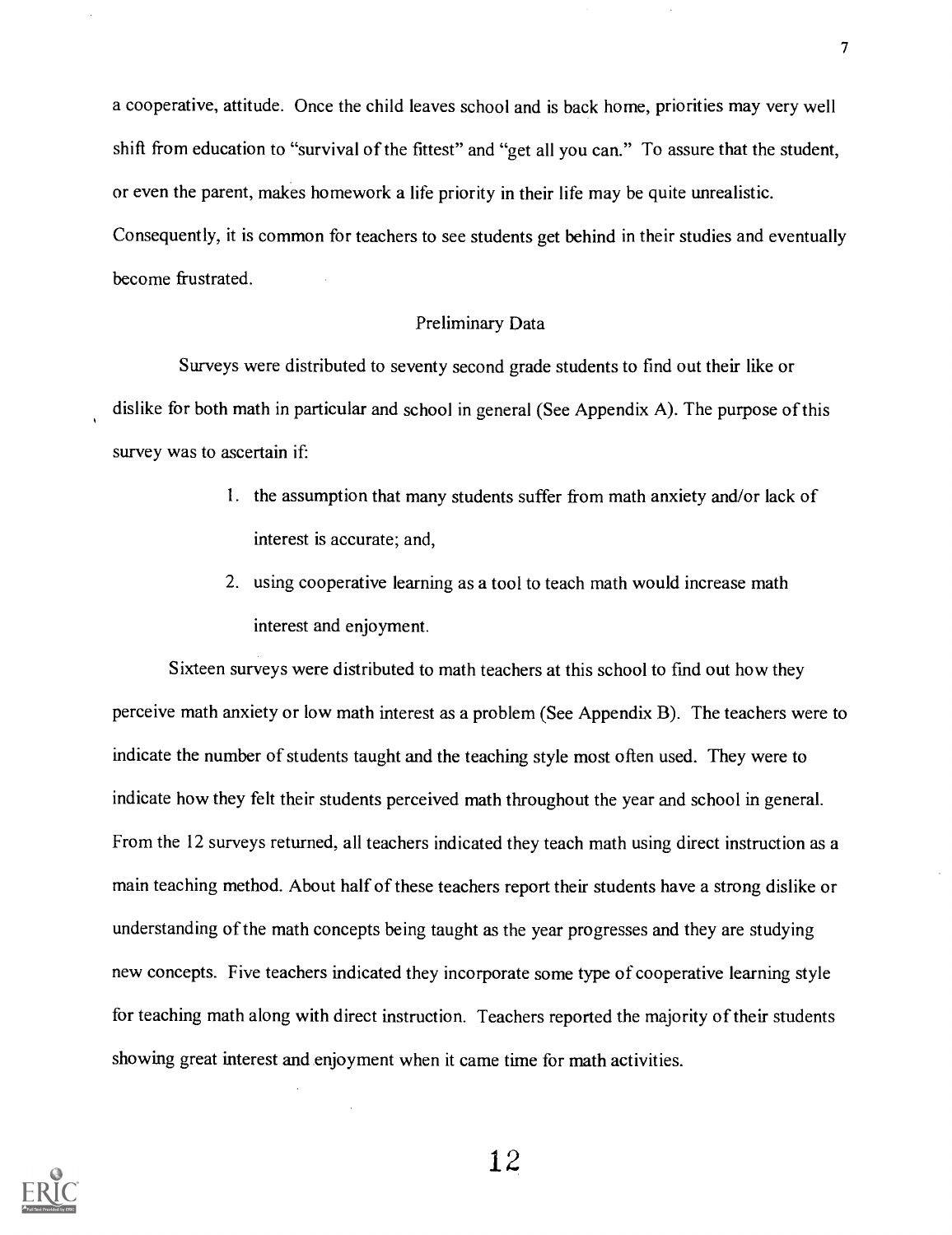From the survey given to the entire second grade students, 20% showed a dislike/interest in school in general and 40% showed a lack of enjoyment specifically in math.

These surveys suggest that the school has shown itself to be continuing the direct method of teaching, at least in the area of math. As was noted, a great number of students learning math through this method of teaching are uncomfortable with math, resulting in low academic achievement. This supports Robert Gagne's theory that direct

instruction is less effective, as noted in Chapter One. According to teachers who use cooperative learning in our school, all children showed positive interest towards math. This directly correlates to the comment made by Kennedy and Tipps, also noted in Chapter One, that cooperative learning benefits children socially and academically and increases their selfconfidence. This evidence supports the reasoning for making cooperative learning an important part of teaching math to increase the students' enjoyment and understanding of math. It is expected that cooperative learning will improve social skills and social acceptance between races and mainstreamed children.

This study intends to systematically investigate and report the benefits and attitude changes resulting from cooperative learning being used as an important tool in learning, and to what extent cooperative learning apparently modifies existing student perceptions toward math and possibly school in general.

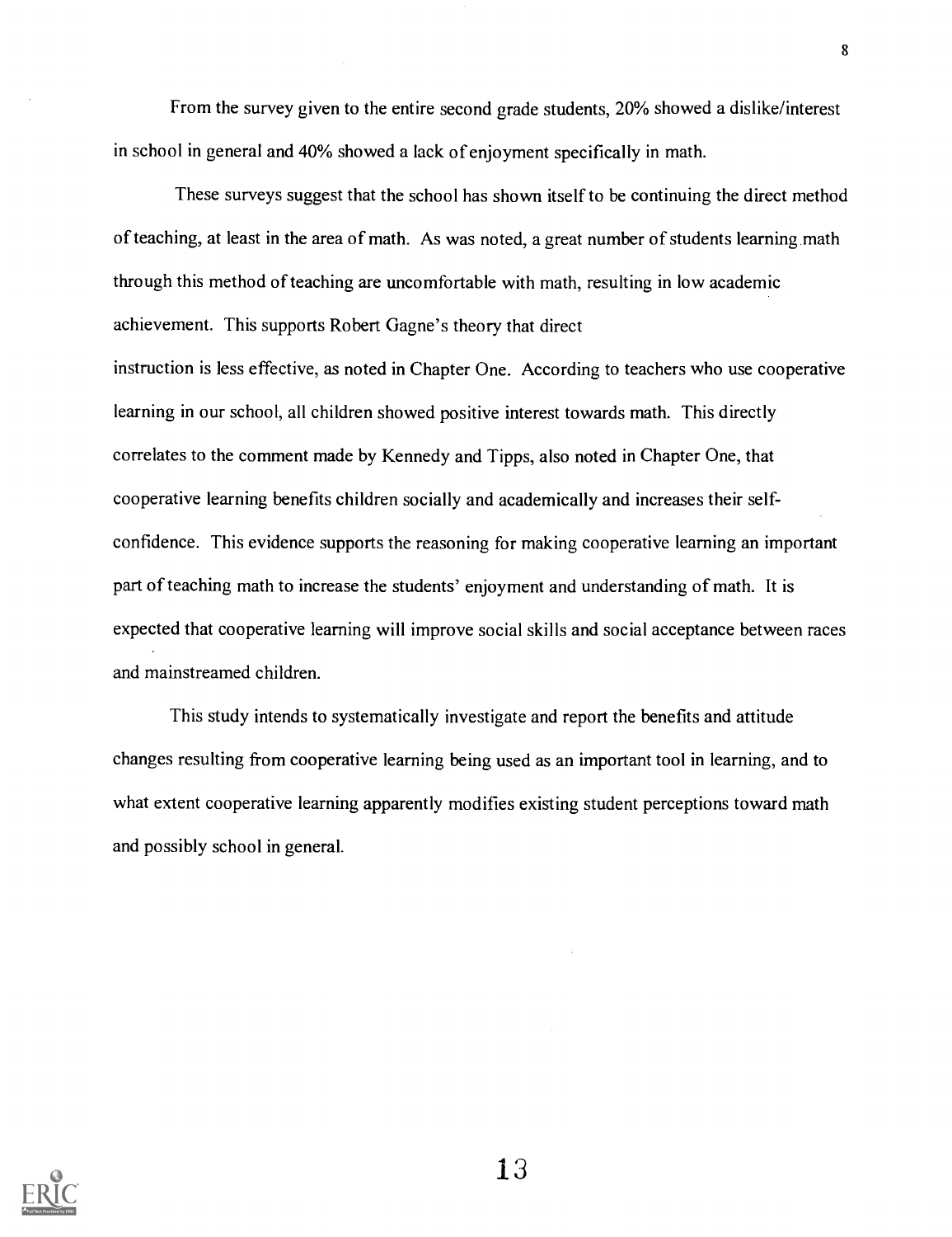#### CHAPTER THREE

#### SOLUTION STRATEGY

#### Class Profile

The second grade class consisted of 25 students- 15 boys and 10 girls. The class is comprised of 25% Hispanic and 75% Black. From past observations, the entire Second Grade class was noted to be exceptionally active with many behavior problems. To prepare the students for cooperative learning, the teacher took time to discuss important social skills needed in order to ensure successful learning. A few general rules were established:

1. Each member has an assigned job and is an important part of the team

- 2. One person speaks at a time, everyone else listens
- 3. All members must agree on the finished assignment and sign off on the paper

4. If a member disagrees with something, he will politely wait his turn and then voice his viewpoint

5. The team will work together to come to an agreement on divisive issues

The teacher role-played with students modeling, positive and negative ways of working together and handling differences of opinion.

#### Action Plan

At the beginning of the year, cooperative learning was used about once or twice a week as a way of teaching math. At this point, students were put into pairs when working together. When working with place value, the pair needed to use manipulatives to show hundreds, tens, and ones. After agreeing, one was designated as the recorder to draw and write the agreed upon answer. When using various strategies for adding and subtracting, one partner needed to set up the manipulatives to start the problem. The second partner added to or subtracted from the original amount while modeling the strategy used to arrive at the answer. Partners also needed to

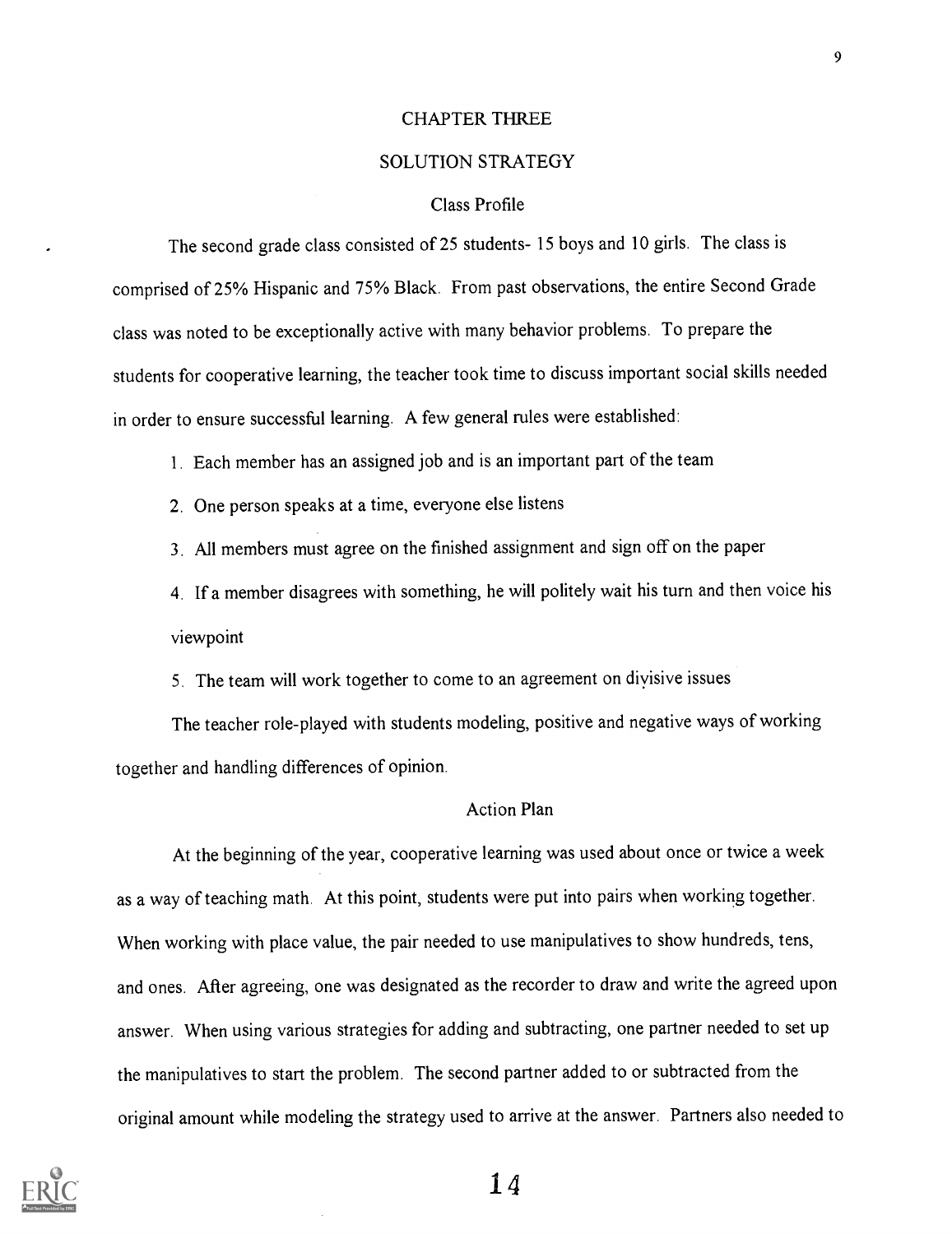develop story problems using addition and subtraction, present these to the class, and model how they came to the correct answers. When working with fact families, partners worked together to arrive at the third number of a fact family and then wrote down the facts. After this, each partner had to illustrate two of the facts.

To demonstrate trading tens and ones for addition and subtraction problems, the students were put into groups of three. Each member had a job as follows: Tens, Ones, and a Banker. The math problem was to be set up using the tens and ones manipulatives. The banker held the extra tens and ones to give out for trading when needed. After the team agreed on the modeling and answer, the banker recorded their work. For the school store, each member was given a number of coins. Each member had to count his money in front of his teammates, then the group figured out the total amount they had. When they visited the store, each student figured out what he could buy, or the team could combine their money to purchase an item of greater value. After the visit, each member shared how much he spent and counted out the change he received , to check that it was right. After many of the group activities, each group filled out a Plus-Minus-Interesting (PMI) evaluation of their group's work and behavior. This form was used for group reflection on working together as a team, and then for each member to evaluate his individual work and contribution to the group. They were to reflect on their performance and think about how they could improve the next time.

#### Assessment

To assess the success of this project, the teacher took into account:

1. Observations of student interaction with team members and individual appearance of self-confidence.

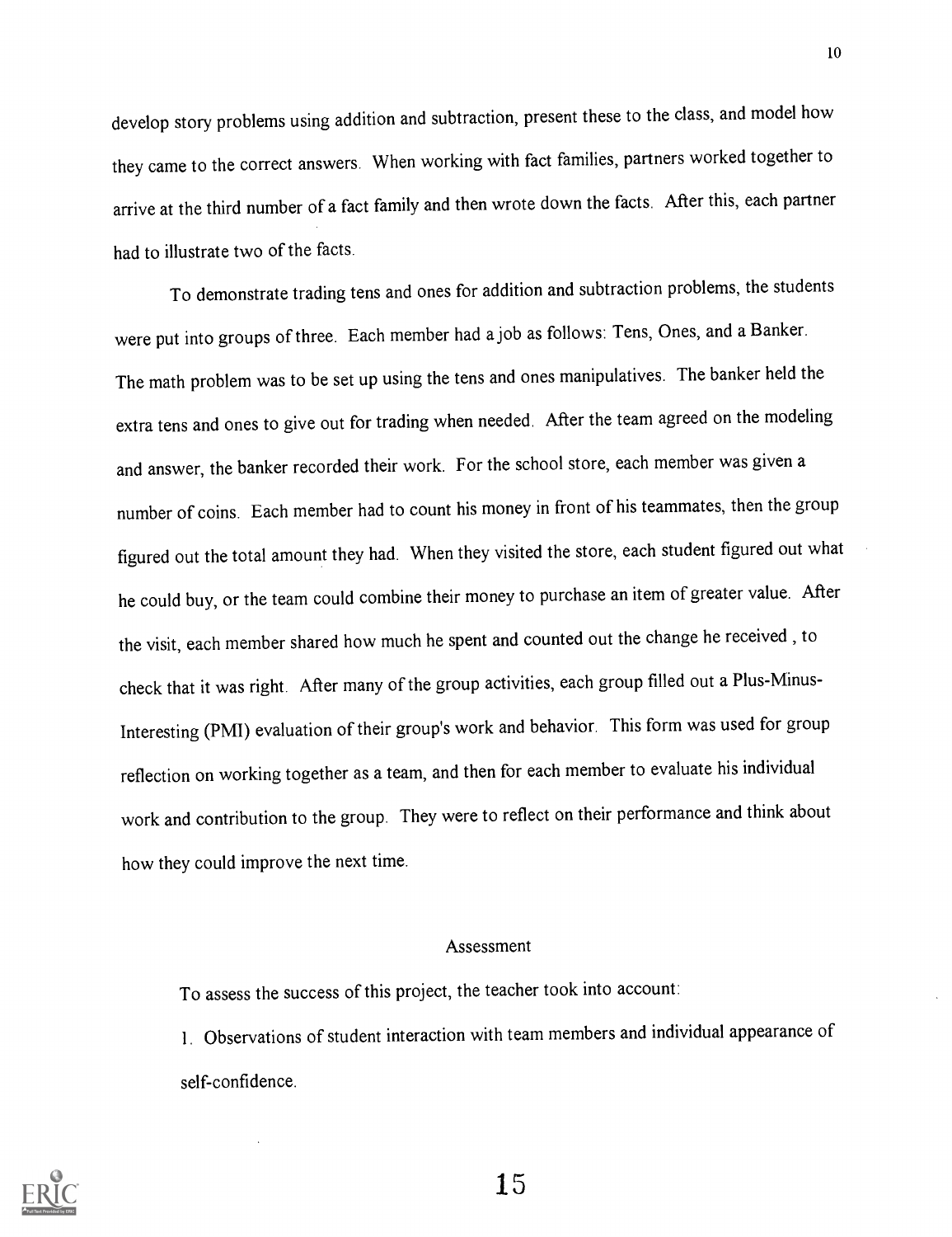2. Academic grades of group work and final tests.

 $\bar{\beta}$ 

 $\mathcal{L}$ 

 $\bar{\alpha}$ 

- 3. Post-inventory survey of second grade students reactions toward math.
- 4. PMI evaluation forms

This project was carried out October, 1999 through March, 2000. Results appear below,

Chapter 4.

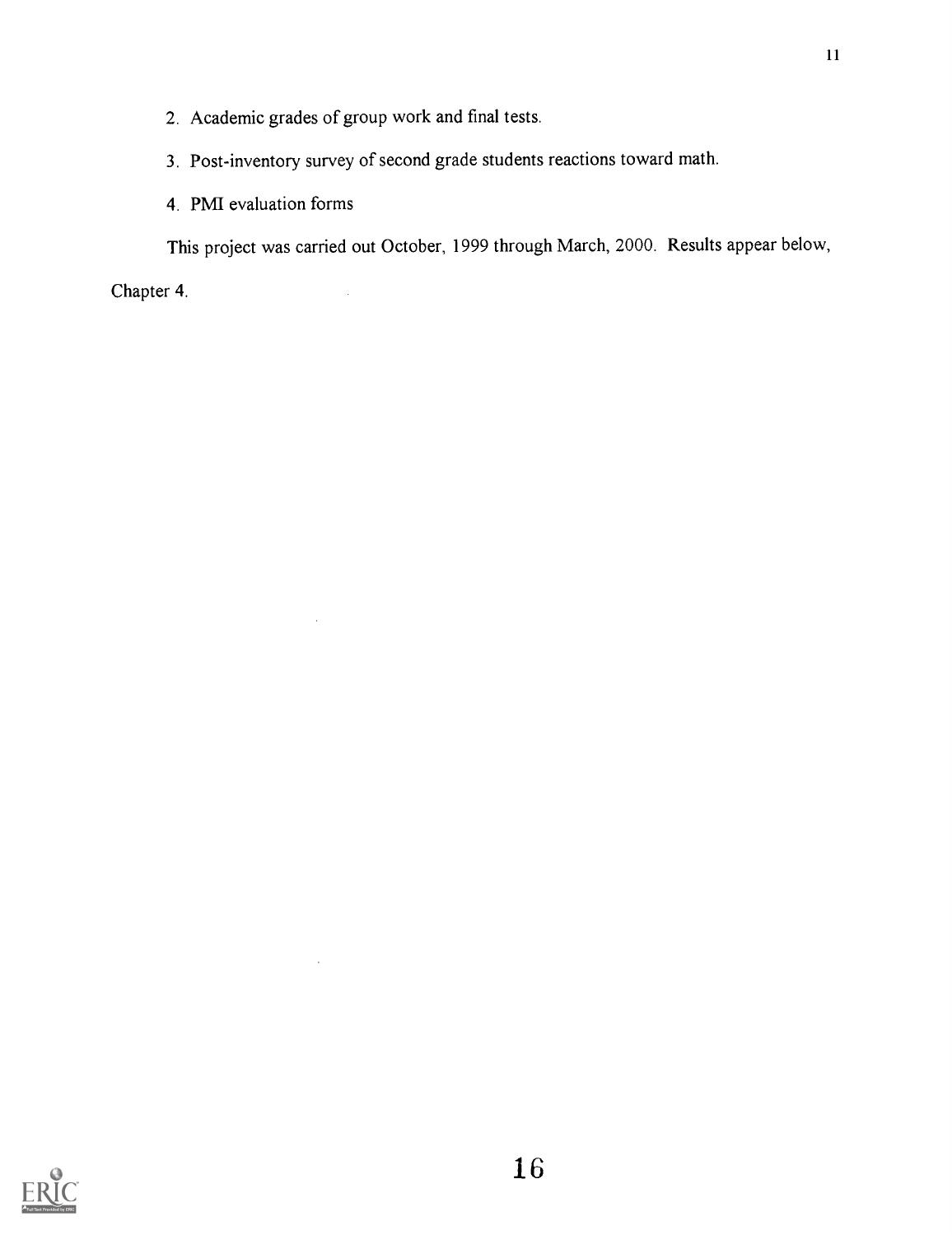#### CHAPTER FOUR

#### PROJECT RESULTS

#### Results

From the teacher's observation of student's team interactions, social acceptance and "working as a team" gradually improved. The teacher noticed improvement in the selfconfidence of the slow-learners and a more positive attitude with fewer problems from the "discipline problem" students. Academically, students improved in class work and test scores. Figure 1 (p. 13), shows the dramatic increase in the number of students able to keep up their math grades throughout the second and third quarters from previous school years. It is not surprising that one's grades might falter after the first quarter, because they are learning and using new concepts that they have not been exposed to before. This class in general showed they understood and could apply the concepts learned to solve problems. In comparing student's individual work with group work, it was found that students who already did well in math continued to do so both individually and with a group. Those who struggled with math continued to struggle and became frustrated with individual work, but improved both academically and in self-confidence (thus leading to social improvement), when it came to group work. This resulted in 80% of their final test scores being average or above, as compared to 40% during the 1998-99 school year.

According to the post-inventory surveys, student reactions toward school from this particular classroom did not change from the first inventory. Twenty-five percent of this class still had neutral or negative feeling toward school. Their views toward math, however, did change. From the first survey, almost 45% of this class responded with a neutral to negative reaction toward math. After the post-inventory, over 90% of students had a positive response



 $17$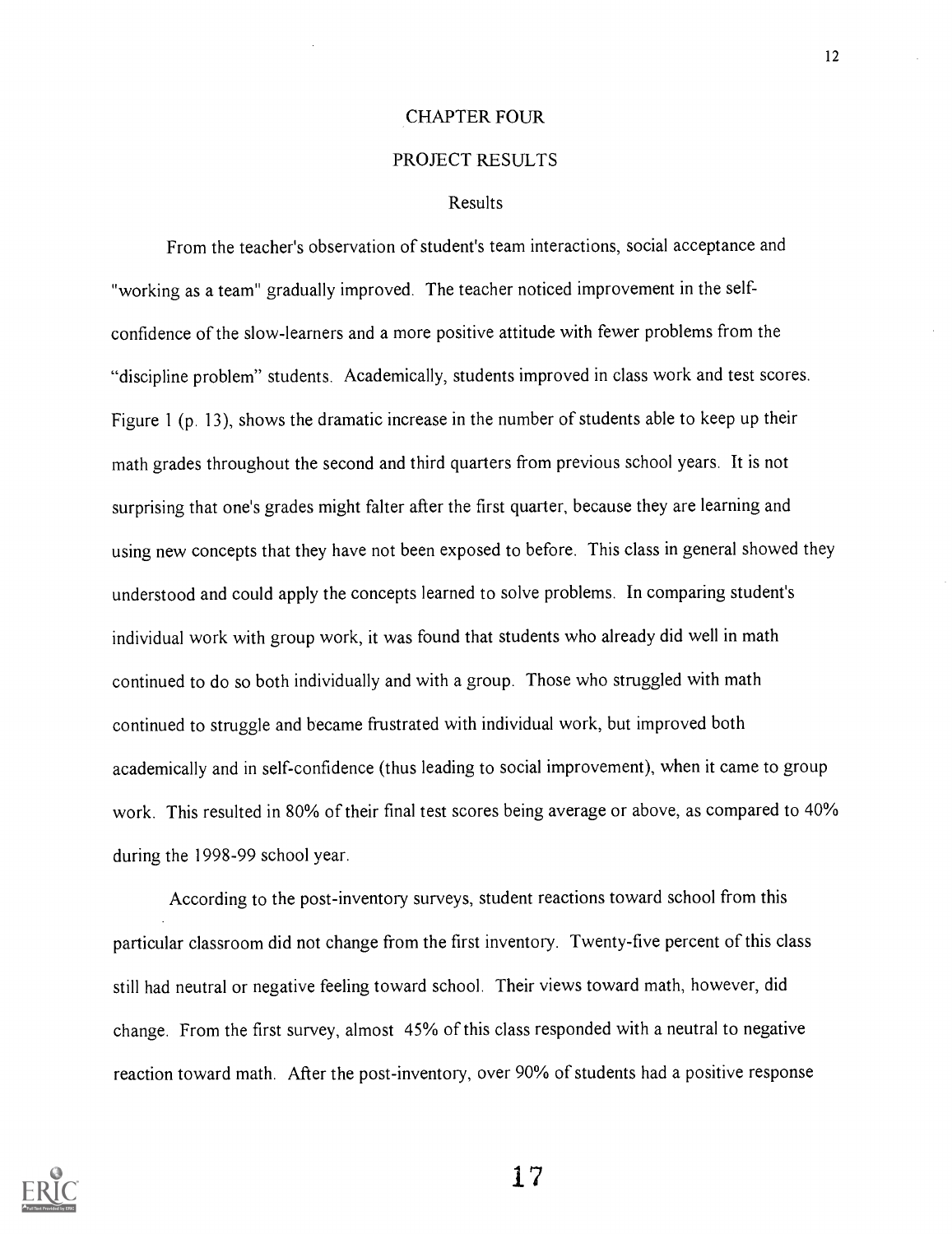toward math . Compare this to only 52% of 1998-99 students who responded favorably toward math (see Figure 1). Along with this, two-thirds of the class originally stated they preferred to work alone. By the end of this project, three-fourths of the students stated they would rather work cooperatively.



Figure 1: Comparison between 1998-1999 and 1999-2000 student results in math

The use of Plus Minus Interesting (PMI) forms the students filled out brought out much of what the teacher had observed along with other important, and sometimes humorous, thoughts and reactions from the students. Students seemed to like the PMI evaluations. It gave them room to express their thoughts and observations, as well as giving a sense ofimportance and ownership towards the group's activities. According to the PMI's, 80% of students expressed the importance and enjoyment of working together, helping one another, and sharing. Students also expressed a sense of relief that it was not all up to them to figure it out, there is a team to work through it together. At the beginning of this project, students actually found it to be interesting

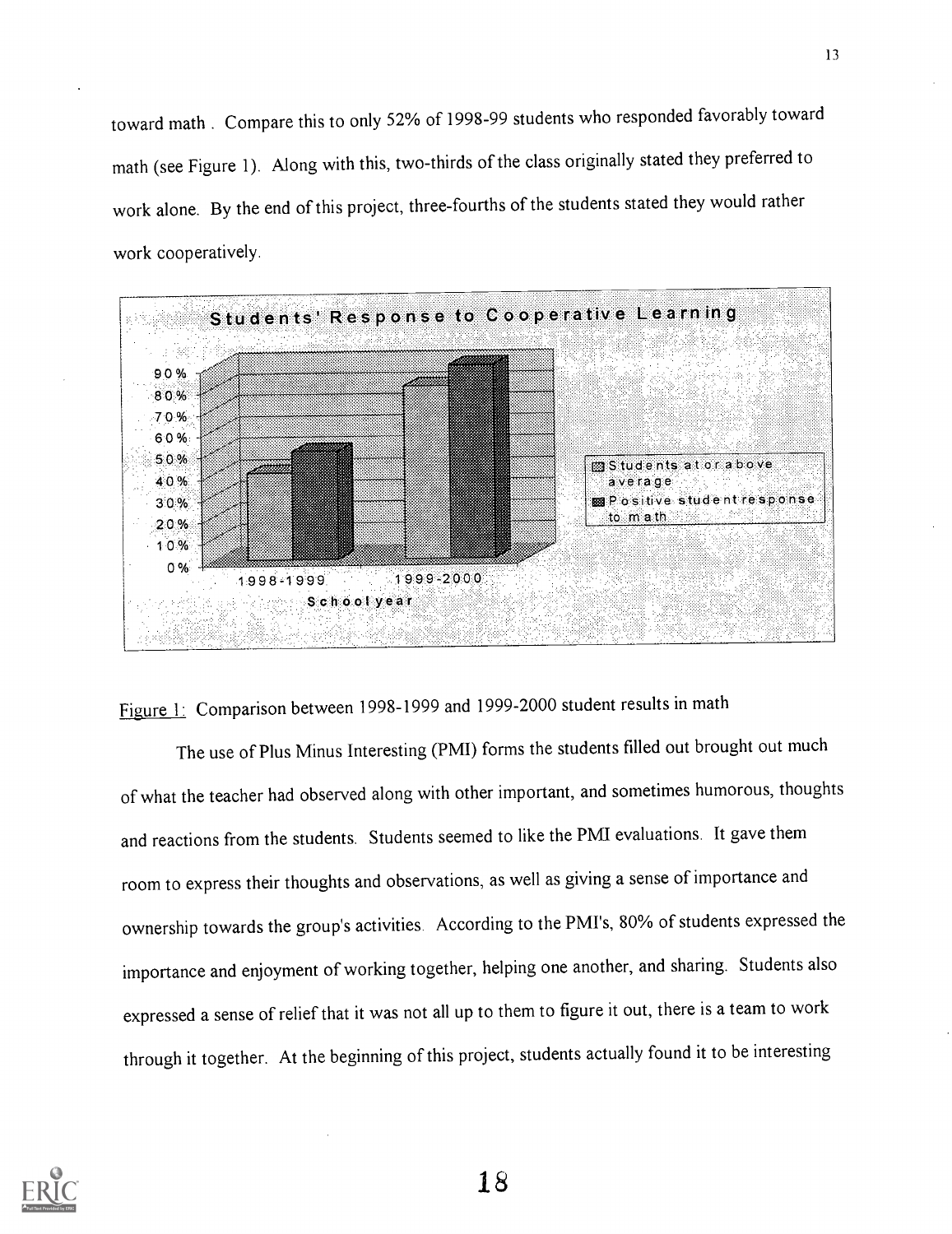(maybe surprising?) that the students were willing to share and work together! Again, these observations made by students helped them see some of their peers in a more positive light.

#### **Discussion**

With cooperative learning, it was observed that the social environment of the classroom became more positive. As the classroom engaged in more cooperative activities, a unity, or caring atmosphere seemed to emerge for the class that carried throughout the school day, not only during math. This in turn made the day much more enjoyable for the teacher and students! Discipline problems were fewer, and mainstreamed and slower learners were accepted and felt part of the group. Cooperative learning does much to foster a caring, team-like atmosphere. It definitely builds one's self-esteem and encourages even shy students to assert themselves.

The fact that 80% of students kept their grades at an average level or above can be attributed to students being able to share and hear each other's way of thinking through a problem and coming to a solution. When one is able to use what they are learning by listening, speaking, doing, and teaching (to their peers), the concept, or idea, becomes more thoroughly understood and engrained in one's mind, whether it is math or any other subject matter.

Cooperative learning activities enabled many of the "discipline problem" students to be actively involved in their learning, take responsibility for their job, in many cases use hands-on manipulatives, and allowed room for discussion. Results showed improved relations between the "discipline problem" students and other team members. For mainstreamed and slower students, cooperative learning seemed to help bring them up to speed, possibly because it allowed discussion among group members and a willingness on the team members' parts to help and explain the both concepts and processes. The teacher noticed a definite improvement in the selfconfidence of these slow-learners and a more positive attitude with fewer problems from the

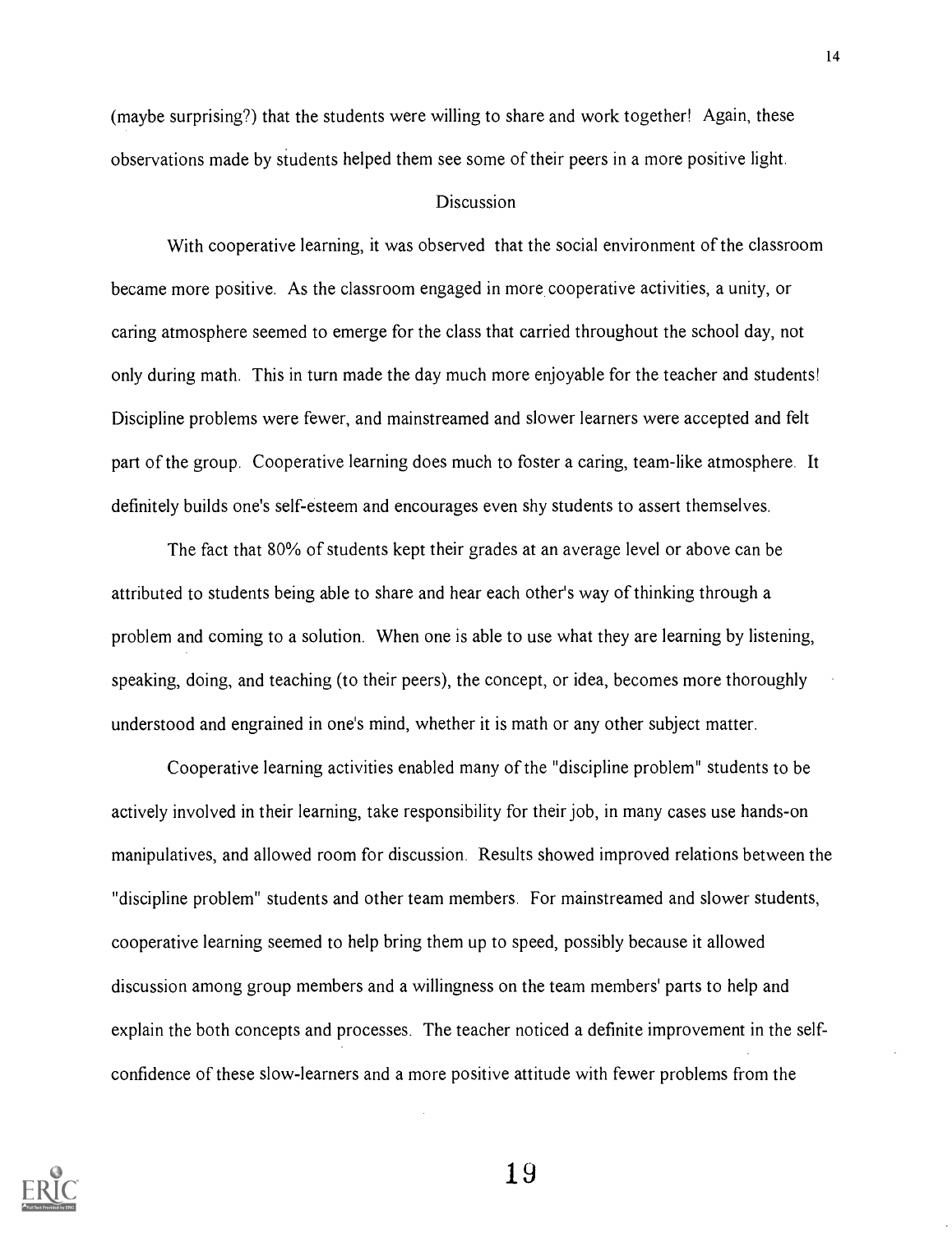"discipline problem" students. Many times, if a student was unable to understand a concept or apply it in the way that was explained, his team members would explain or show it in a different way, and this many times was successful in helping that student back on track. In turn, it brought acceptance and positive feelings among the students, as well as an increase in selfconfidence for both the student who was able to help, and the student who now understood. From observation, the class as a whole found enjoyment in cooperative learning activities in math.

While most of the results of using cooperative learning in math were positive, there were also some negative aspects. From the teacher's standpoint, a main problem was how to keep control over the noise level. The class was always reminded before the activities to keep 6" voices, with only one team member talking at a time. Some ways of handling this were to count to three, turn off lights, or do quiet "follow me" activity to get students' attention. As a last resort, it was "heads down!" As the year progressed, the class did improve slightly and the teacher found it possible to have one team member monitor the noise level and conversation topics.

A second challenging area (mentioned above), was the necessity to keep teams/pairs on task. This was not as great a problem as might be expected, but constant monitoring was needed by both teacher and students to make sure teams were on track.

Another challenge was how to deal with students who did not get along socially or disagreed about who was to do what job. When students called for the teacher to settle a dispute, she always encouraged students to work it out amongst themselves. Only as a last resort did she intervene, and even then responsibility was put back on the students, after they had expressed their viewpoints, to come to a decision.

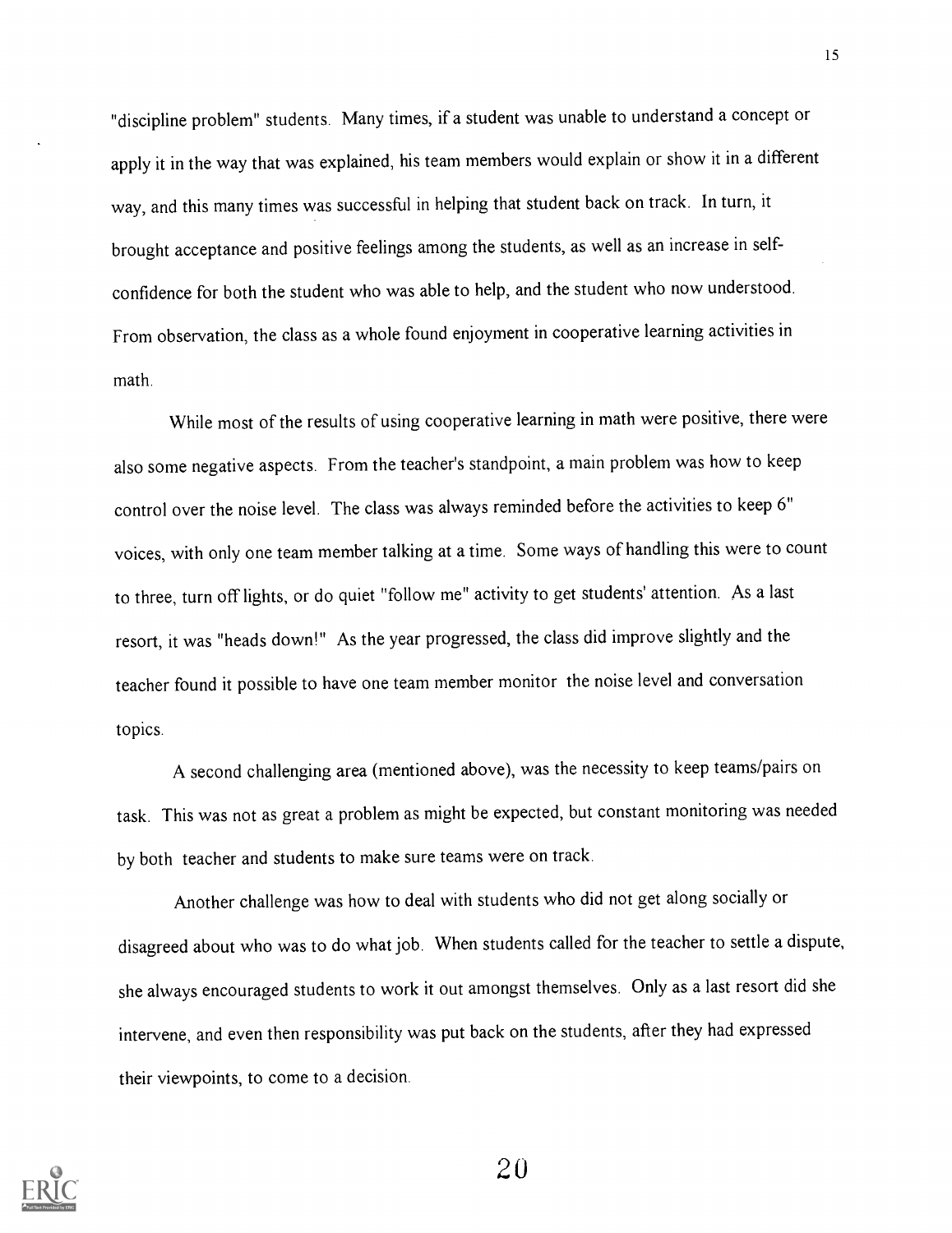Making sure everyone took responsibility for his or her job was constantly reinforced. This was somewhat of a problem at the beginning of the year. Those students who tended to be reserved and the slower learners were usually the ones who needed to be reminded that their job was an important part of completing the activity. As the year progressed, and everyone became more accustomed to cooperative learning, this did not prove to be a continuing, significant problem anymore.

Addressing the noise level and conversation topics, continues to be an area of concern. The teacher must take into consideration her own tolerance or comfort level of noise, and match that with reasonable expectations of the students. In talking with other teachers, she found this was a common concern (and ongoing struggle) with many. It seems to be important, especially with a group of talkative students, to have a student with the specific job of monitoring the team's noise level and conversation. When this was put into practice, there was some improvement. There were occasions when a student would complain there was too much talking in the room, and this student "couldn't think."

It was expected there would be disagreements at some points among team members, especially because rarely does a day go by when there hasn't been some type of disagreement during the day. The teacher was careful not to put these students together in the same group, so this alleviated much of that problem. Arguments usually occurred because one student was overstepping his boundary, wanting to take over more (or different) responsibilities than his job called for. What usually helped this was when the teacher allowed students to change roles within that day's activity, or for the next day, if time permitted. It is important for students to have a chance at taking responsibility for different roles and respecting other student's jobs without coming in and taking over.

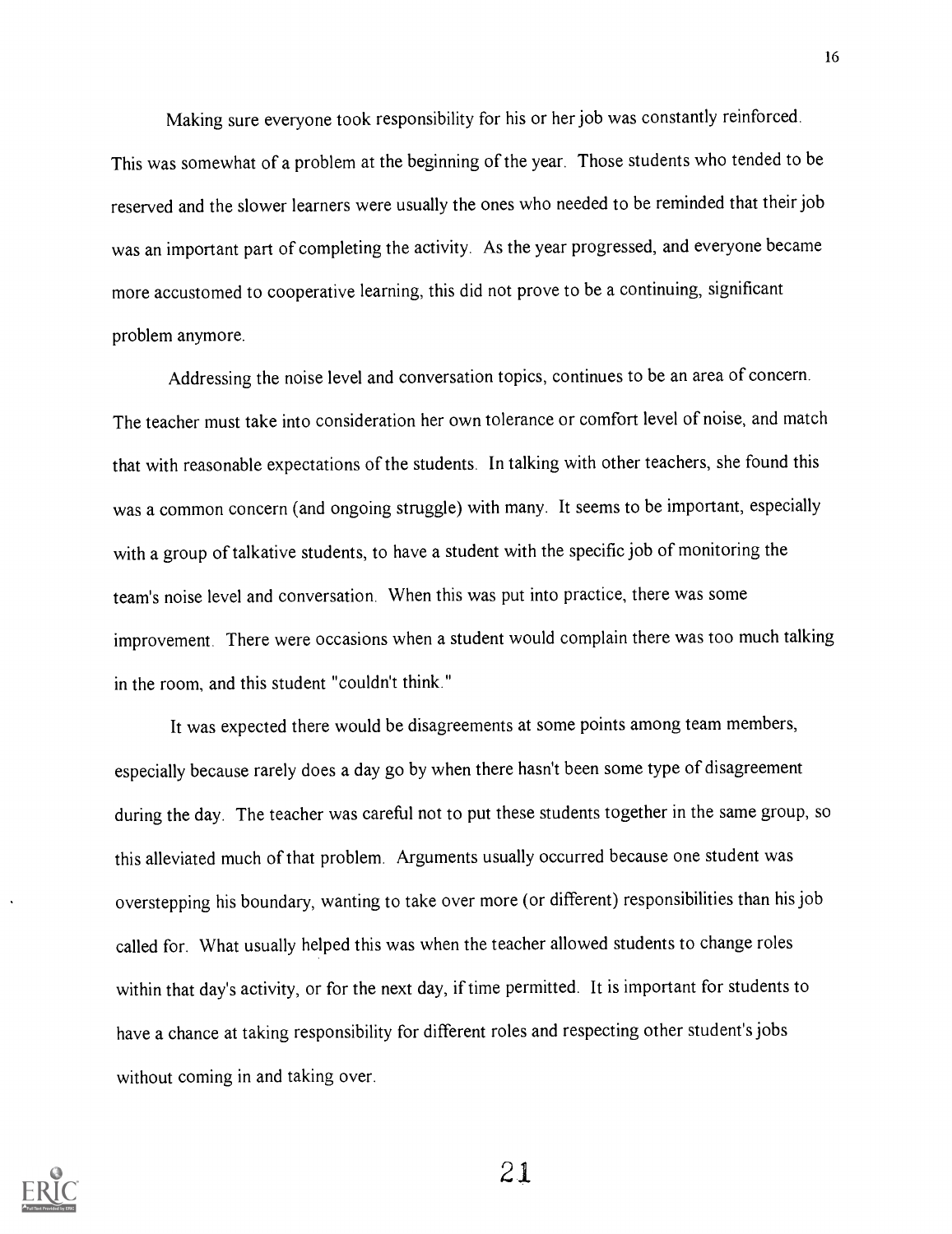Using the PMIs proved to be of great benefit to both the teacher and students. The teacher was able to get input and personal feelings from the students. This allowed the teacher to take into account how different students work together when forming teams and devising activities. The PMIs, as was mentioned above, seemed to give students a feeling of ownership and responsibility toward their team and the work produced. It also allowed an outlet for them to express their thoughts, concerns, and opinions. The PMI was an important positive part of the activities.

#### Recommendations

Cooperative learning has proven to be a successful tool to be used in achieving positive results academically in math, as well as socially. The following points are recommended for when cooperative learning strategies are implemented:

\* Use PMI's to get input and personal feelings from students as well as an evaluation of student progress

\* Take into consideration the teacher's tolerance of noise, combined with reasonable expectations of students

\* Designate a student to monitor noise level and group conversation topics

\* Take into consideration students who don't ordinarily get along when forming cooperative groups

#### Conclusion

It is important to have a balanced approach in presenting subject matter to students. There are many times when direct instruction is needed and is the best way to teach a concept or subject. It should be kept in mind that this project did not employ cooperative learning 100% of the time. It was infused gradually and became an often-used way of teaching, as situations

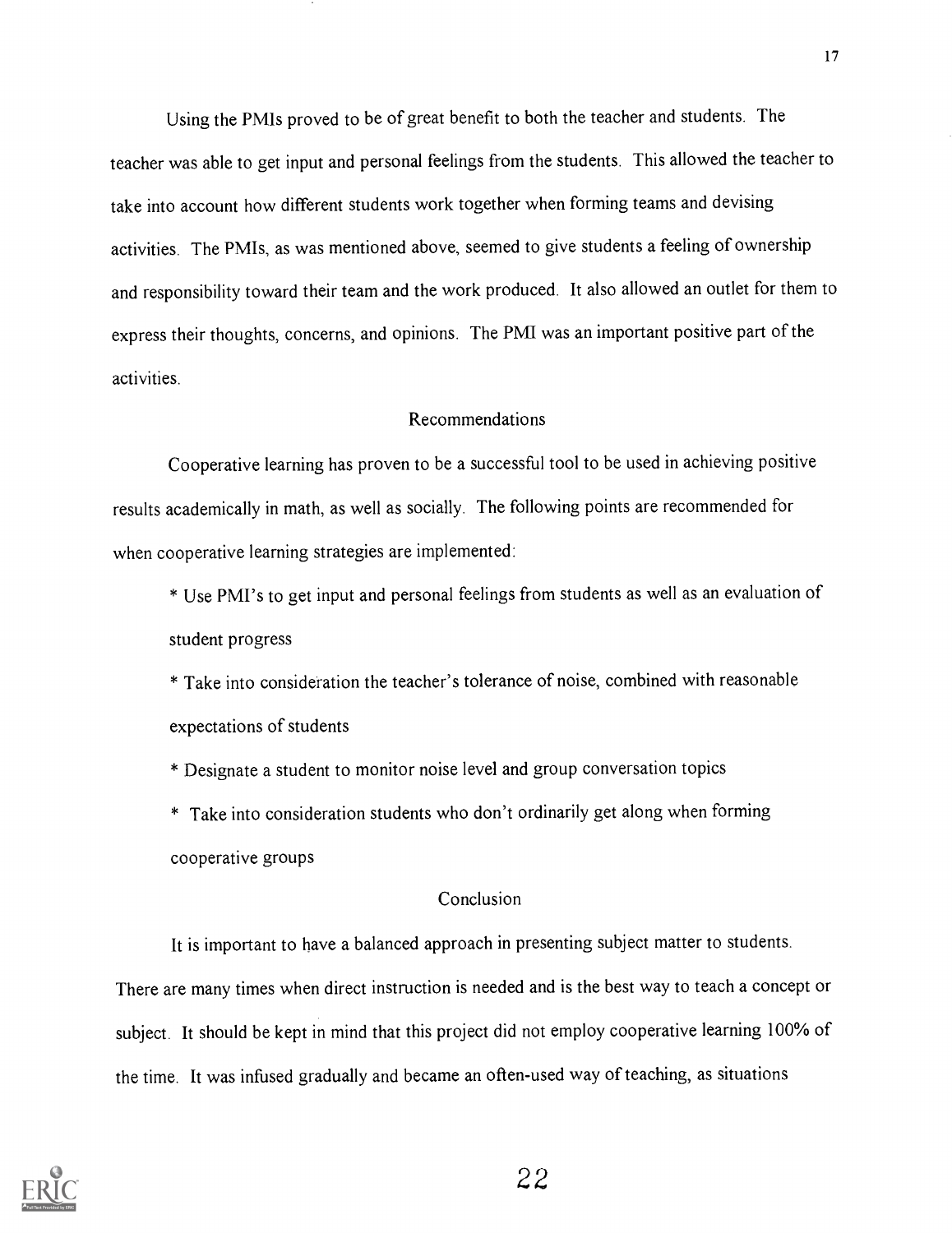dictated. Given the results of this project, cooperative learning benefits far outweigh the negatives.

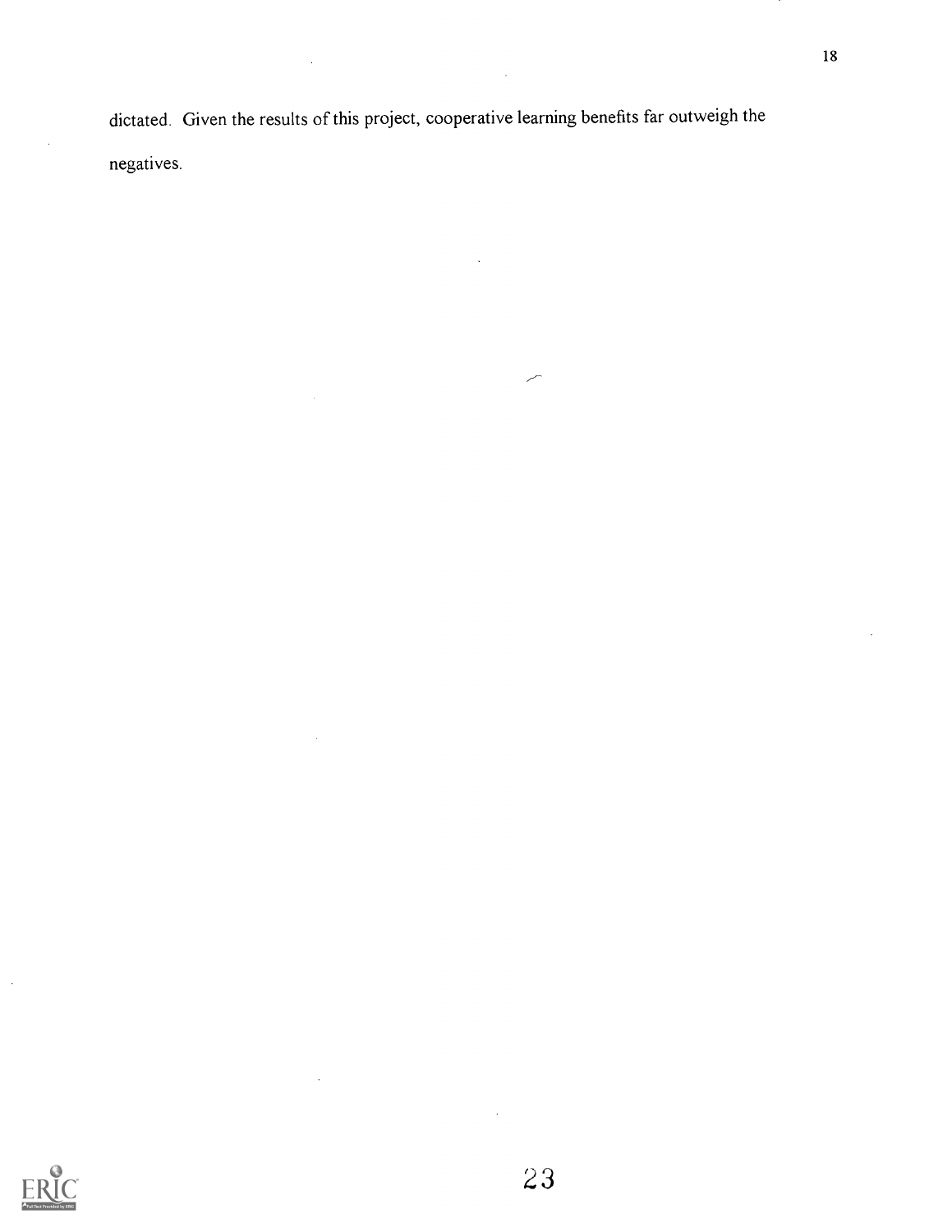#### **REFERENCES**

Bell, F. (1978). Teaching and learning mathematics. Dubuque, IA: Wm. C. Brown.

Bellanca, J.& Fogarty R. (1991). Blueprints for thinking in the cooperative classroom. Arlington Heights, IL: IRI/Skylight.

Johnson, D. & Johnson, R. (1992). "Implementing cooperative learning." Contemporary Education, 63 (3) 173-180.

Kennedy , L. & Tipps S. (1994). Guiding children's learning of mathematics. California: Wadsworth.

Rasmussen, K. (Summer 1999). Break the chain. ASCD Curriculum Update, pp.2-3.

 $24$ 

Taylor,S. Cooperative learning in a mathematics context. Internet www.indiana.edu/-1506/taylor.html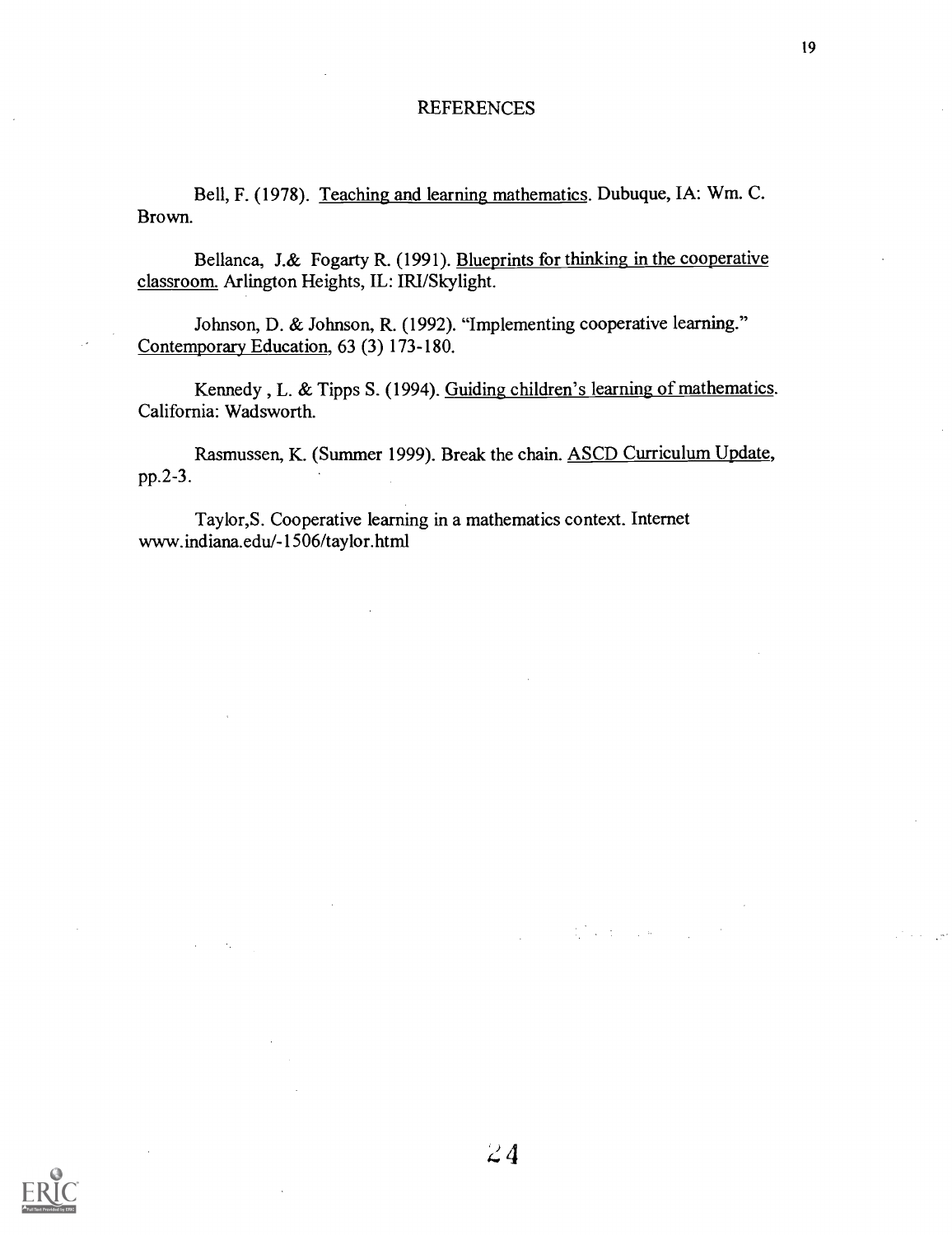

 $\mathcal{L}^{\text{max}}_{\text{max}}$  , where  $\mathcal{L}^{\text{max}}_{\text{max}}$ 

 $\hat{f}(\hat{f})$  and  $\hat{f}(\hat{f})$ 



 $\sim$   $\sim$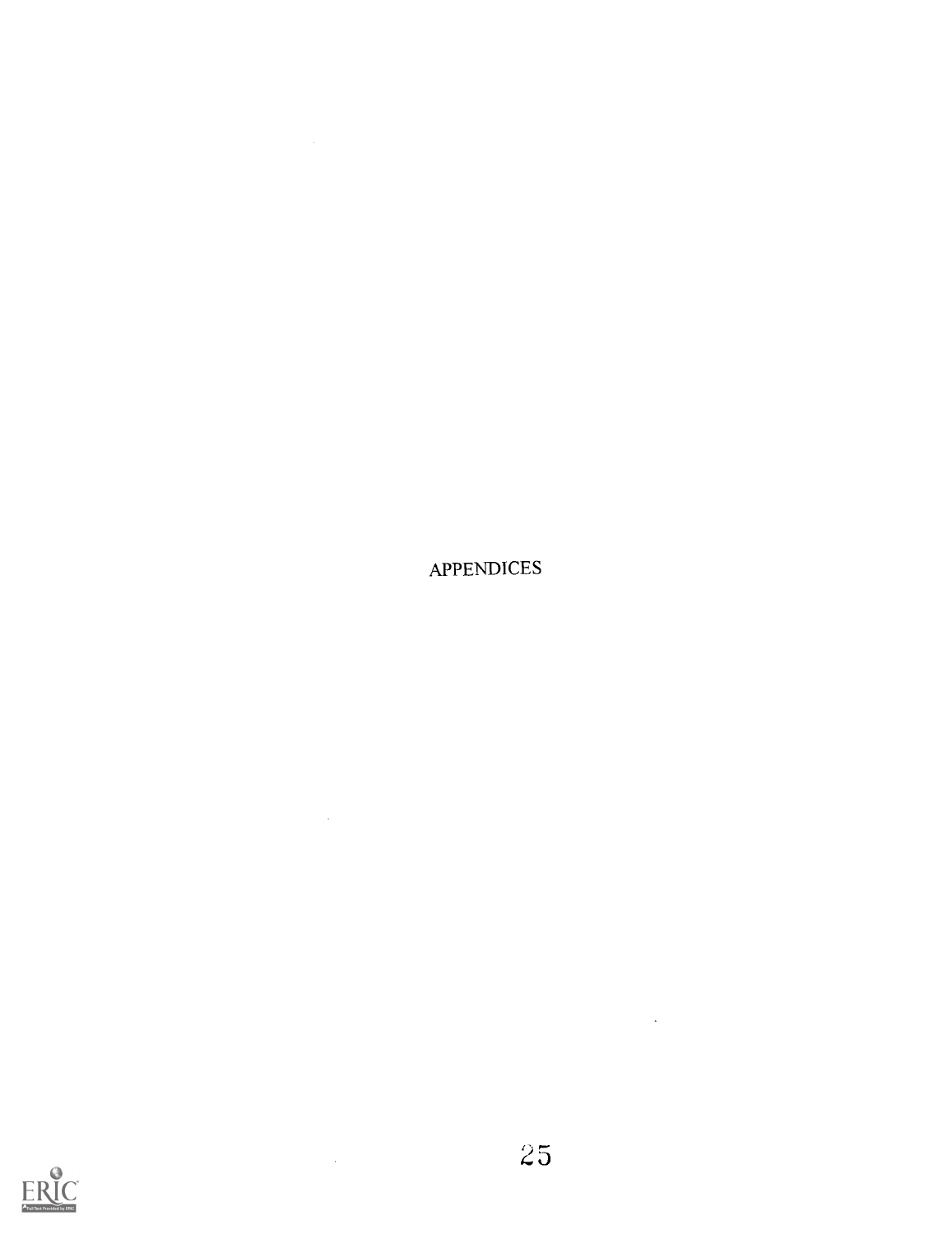#### APPENDIX A

#### Teacher Survey

1. Number of students I teach for Math

2. The teaching style I use most often when teaching Math

Direct Instruction

Cooperative groups

Other

3. Most of my students seem to (enjoy, dislike) math.

4. The students find math to be (interesting, boring).

5. As we learn new math concepts throughout the year, the students become (interested,

bored) with math.

6. My students seem to (like, dislike) school in general.

 $\mathcal{L}$ 

 $\sim 2\epsilon_{\rm eff}$ 



 $\overline{\omega}6$ 

يكاد ولهيت المحاجرة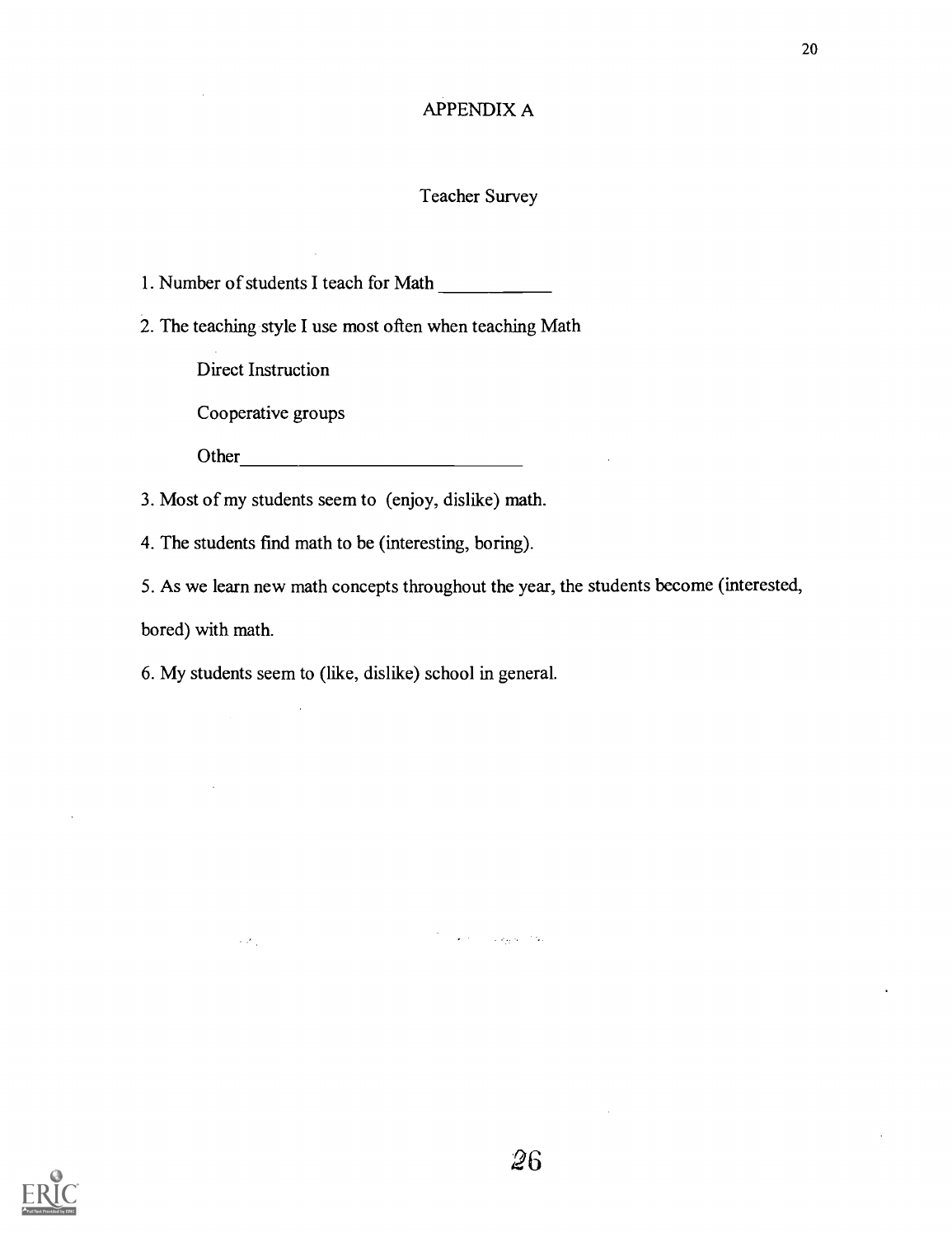#### APPENDIX B

21

## 2<sup>nd</sup> Grade Student Survey

When I think of school, I think...

Interesting 0 0 0 Boring

Happy 0 0 0 Sad

Easy 0 0 0 Hard

Useless 0 0 0 Needed

Nervous O O O Happy

Good grades 0 0 0 Bad grades

**is my favorite subject.** 

I like to work (alone, with a group).

When I think of Math, I think...

Happy 0 0 0 Sad

Easy 0 0 0 Hard

Useless 0 0 0 Needed

Nervous 0 0 0 Happy

Good grades 0 0 0 Bad grades

In Math I like to work (alone, with a group).

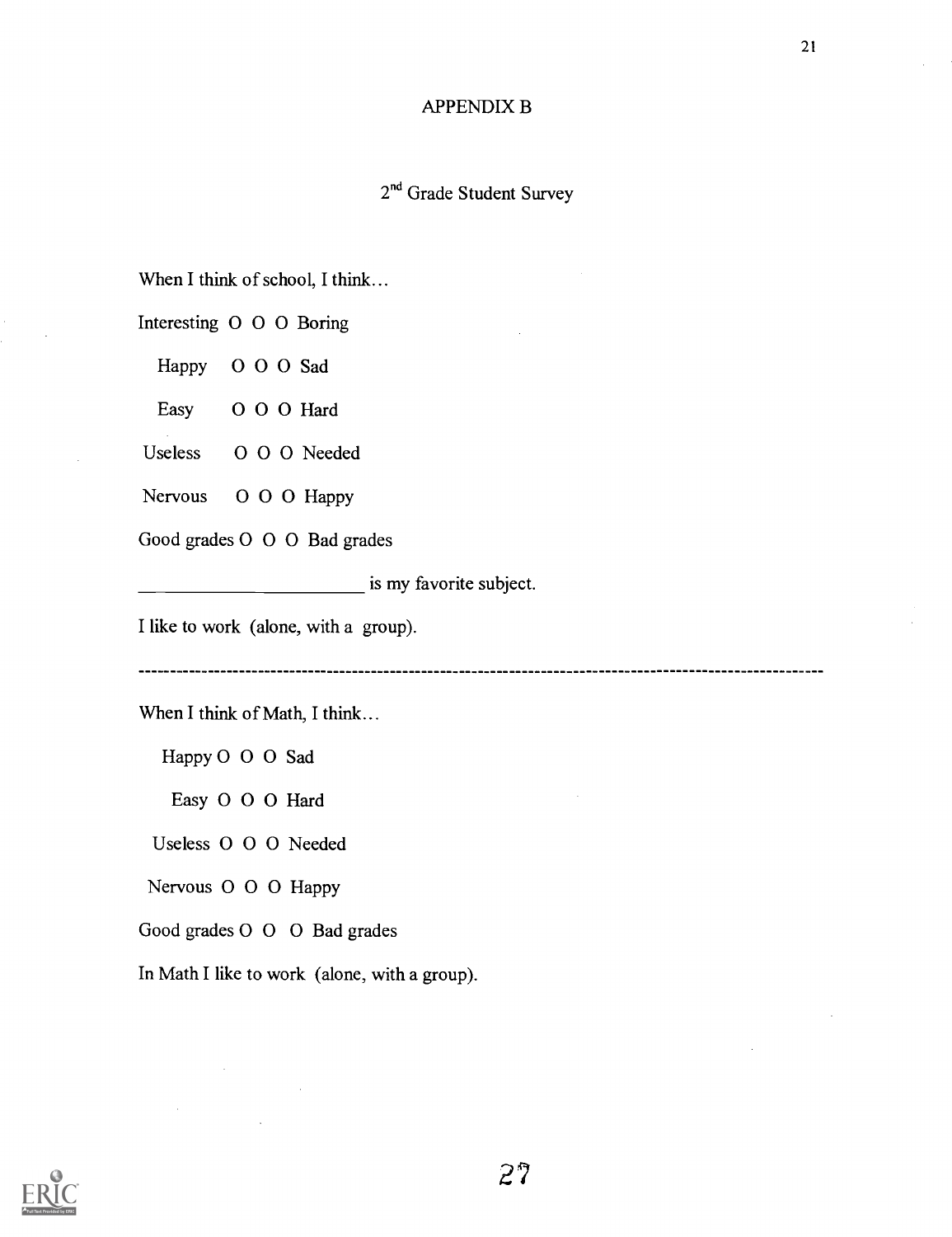

### U.S. Department of Education

Office of Educational Research and Improvement (OERI) National Library of Education (NLE) Educational Resources Information Center (ERIC)



## REPRODUCTION RELEASE

(Specific Document)

| I. DOCUMENT IDENTIFICATION:                                        |                          |  |  |  |
|--------------------------------------------------------------------|--------------------------|--|--|--|
|                                                                    |                          |  |  |  |
| Title: Motivating Students in Math Through<br>Cooperative Learning |                          |  |  |  |
| Author(s): Bernero<br><u>Sacqueline</u>                            |                          |  |  |  |
| Corporate Source:                                                  | <b>Publication Date:</b> |  |  |  |
| Saint Xavier University                                            | <b>ASAP</b>              |  |  |  |

## II. REPRODUCTION RELEASE:

In order to disseminate as widely as possible timely and significant materials of interest to the educational community, documents announced in the monthly abstract journal of the ERIC system, Resources in Education (RIE), are usually made available to users in microfiche, reproduced paper copy, and electronic media, and sold through the ERIC Document Reproduction Service (EDRS). Credit is given to the source of each document, and, if reproduction release is granted, one of the following notices is affixed to the document.

If permission is granted to reproduce and disseminate the identified document, please CHECK ONE of the following three options and sign at the bottom of the page.

| The sample sticker shown below will be<br>affixed to all Level 1 documents                                                                                       | The sample sticker shown below will be<br>affixed to all Level 2A documents                                                                                                              | The sample sticker shown below will be<br>affixed to all Level 2B documents                                                                                                                                                                                                                                                                                                                                                       |
|------------------------------------------------------------------------------------------------------------------------------------------------------------------|------------------------------------------------------------------------------------------------------------------------------------------------------------------------------------------|-----------------------------------------------------------------------------------------------------------------------------------------------------------------------------------------------------------------------------------------------------------------------------------------------------------------------------------------------------------------------------------------------------------------------------------|
| PERMISSION TO REPRODUCE AND<br>DISSEMINATE THIS MATERIAL HAS<br><b>BEEN GRANTED BY</b>                                                                           | PERMISSION TO REPRODUCE AND<br>DISSEMINATE THIS MATERIAL IN<br>MICROFICHE, AND IN ELECTRONIC MEDIA<br>FOR ERIC COLLECTION SUBSCRIBERS ONLY.<br>HAS BEEN GRANTED BY                       | PERMISSION TO REPRODUCE AND<br>DISSEMINATE THIS MATERIAL IN<br>MICROFICHE ONLY HAS BEEN GRANTED BY                                                                                                                                                                                                                                                                                                                                |
|                                                                                                                                                                  |                                                                                                                                                                                          |                                                                                                                                                                                                                                                                                                                                                                                                                                   |
| TO THE EDUCATIONAL RESOURCES<br><b>INFORMATION CENTER (ERIC)</b>                                                                                                 | TO THE EDUCATIONAL RESOURCES<br><b>INFORMATION CENTER (ERIC)</b>                                                                                                                         | TO THE EDUCATIONAL RESOURCES<br><b>INFORMATION CENTER (ERIC)</b>                                                                                                                                                                                                                                                                                                                                                                  |
|                                                                                                                                                                  | 2A                                                                                                                                                                                       | 2B                                                                                                                                                                                                                                                                                                                                                                                                                                |
| Level 1                                                                                                                                                          | Level 2A                                                                                                                                                                                 | Level 2B                                                                                                                                                                                                                                                                                                                                                                                                                          |
|                                                                                                                                                                  |                                                                                                                                                                                          |                                                                                                                                                                                                                                                                                                                                                                                                                                   |
| Check here for Level 1 release, permitting<br>reproduction and dissemination in microfiche or other<br>ERIC archival media (e.g., electronic) and paper<br>copy. | Check here for Level 2A release, permitting<br>reproduction and dissemination in microfiche and in<br>electronic media for ERIC archival collection<br>subscribers only                  | Check here for Level 2B release, permitting<br>reproduction and dissemination in microfiche only                                                                                                                                                                                                                                                                                                                                  |
|                                                                                                                                                                  | Documents will be processed as indicated provided reproduction quality permits.<br>If permission to reproduce is granted, but no box is checked, documents will be processed at Level 1. |                                                                                                                                                                                                                                                                                                                                                                                                                                   |
|                                                                                                                                                                  | to satisfy information needs of educators in response to discrete inquiries.                                                                                                             | I hereby grant to the Educational Resources Information Center (ERIC) nonexclusive permission to raproduce and disseminate this document<br>as indicated above. Reproduction from the ERIC microfiche or electronic media by persons other than ERIC employees and its system<br>contractors requires permission from the copyright holder. Exception is made for non-profit reproduction by libraries and other service agencies |
|                                                                                                                                                                  |                                                                                                                                                                                          |                                                                                                                                                                                                                                                                                                                                                                                                                                   |
| <b>Sign</b>                                                                                                                                                      | snesi                                                                                                                                                                                    | Printed Name/Position/Title:<br>Student/s FBMP                                                                                                                                                                                                                                                                                                                                                                                    |
| here, $\rightarrow$<br>Organization/Address:<br>please                                                                                                           | Saint Xavier University E. Mosak<br>3700 W. 103rd St. Chgo, IL 60655                                                                                                                     | 7089802-6214<br><b>7708-802-6208</b>                                                                                                                                                                                                                                                                                                                                                                                              |